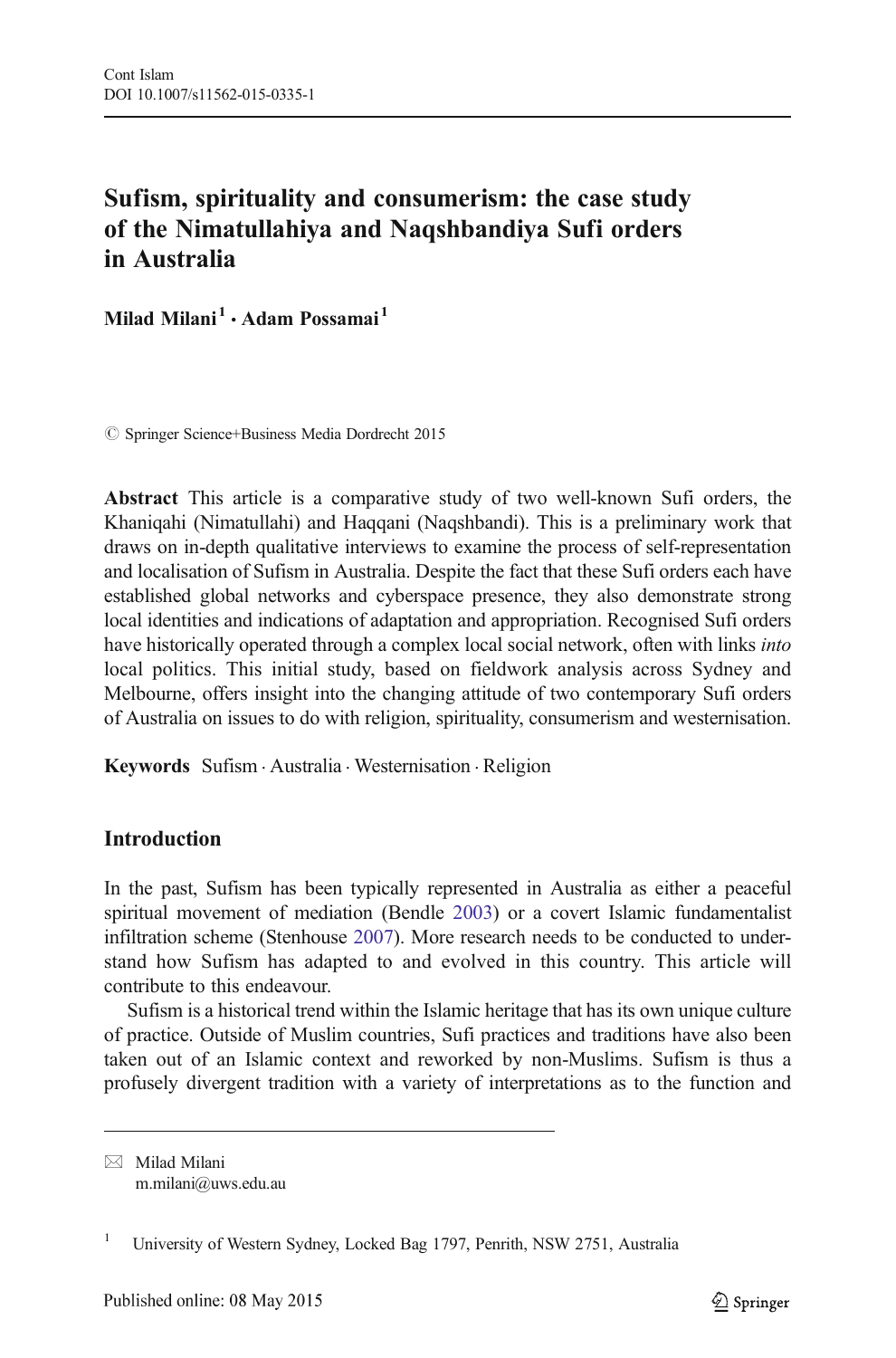identity of Sufis and Sufi orders. Indeed in her analysis of Sufism in Islamic Southeast Asia, Howell ([2014\)](#page-17-0) claims that 'it will be evident that there is not one Sufism rehabilitated for modern life, but many carryovers and partial appropriations, each of which seeks to shape a distinctive way of being properly, and richly, Islamic in the midst of modern life'. This article will examine the way two Sufi orders, namely the Khaniqahi Nimatullahi and the Naqshbandi Haqqani, have adapted to, and how they are practising their faith in, the Australian context.

These groups are only two manifestations of a variety of branches of the Nimatullahi and Naqshbandi umbrella that exist globally. One of the reasons for examining the Khaniqahi and Haqqani orders in particular is that these two groups appear to have made a somewhat dramatic shift in their approach to both Sufi identity and Islamic orthopraxy as they have adapted to a modern context. They are therefore especially interesting in a study of contemporary Sufi groups in Australia. From initial research on their presence on Australian websites (Milani and Possamai [2013](#page-17-0)), it appears that these Sufi groups have undertaken significant changes in their approach to Sufi praxis. The Khaniqahi have, for instance, modernised dramatically within the past decade, making significant modifications to their customs. The Haqqani have developed in different ways, adopting business (and even corporate) fronts in presenting a fully integrated community of Muslims who, nevertheless, maintain a stricter sense of adherence to Islamic practices than the Khaniqahi.

These two orders have similar historical roots. The Nimatullahi and the Naqshbandi orders originated in fourteenth-century Iran and gradually became established in the Ottoman and Safavid empires, respectively. Their long and complex history in the early modern period is marked by their distinguished ability to mobilise the social mechanisms of their time. Today, the orders inherit a complex network of infrastructure and governance that is both socially and politically savvy, and they are actively engaged with religio-cultural and technological changes. While the orders were impacted by modernisation and secularisation processes in twentieth-century Turkey and Iran, today, they define their relations to the West and to the 'authenticity' of their tradition in distinctly different ways in Australia.

This article will first give an account of these two groups in Australia and in the West and will then proceed to the analysis of 14 interviews conducted with members of these two orders. This analysis will show how both Sufi groups in Australia retain a sense of traditional authenticity while at the same time demonstrate a desire to move with the times. The article will explore these very tensions between 'tradition' and 'modernity', and the way in which they appear to have found some measure of resolution within Sufism in contemporary Australia. It suggests that the achievements of Sufi groups in Australia, as centres of multi-ethnic and multi-faith populations, point to their potential to offer a practical platform for dialogue between Muslims and non-Muslims.

#### The Australian context

Juliane Hammer ([2006](#page-17-0)) notes that pre-modern Sufi ideas, practices and structures have changed as both a part of the modernisation process and as a result of the migration of Muslims and Sufi groups to the West. Speaking about the US case, she explains that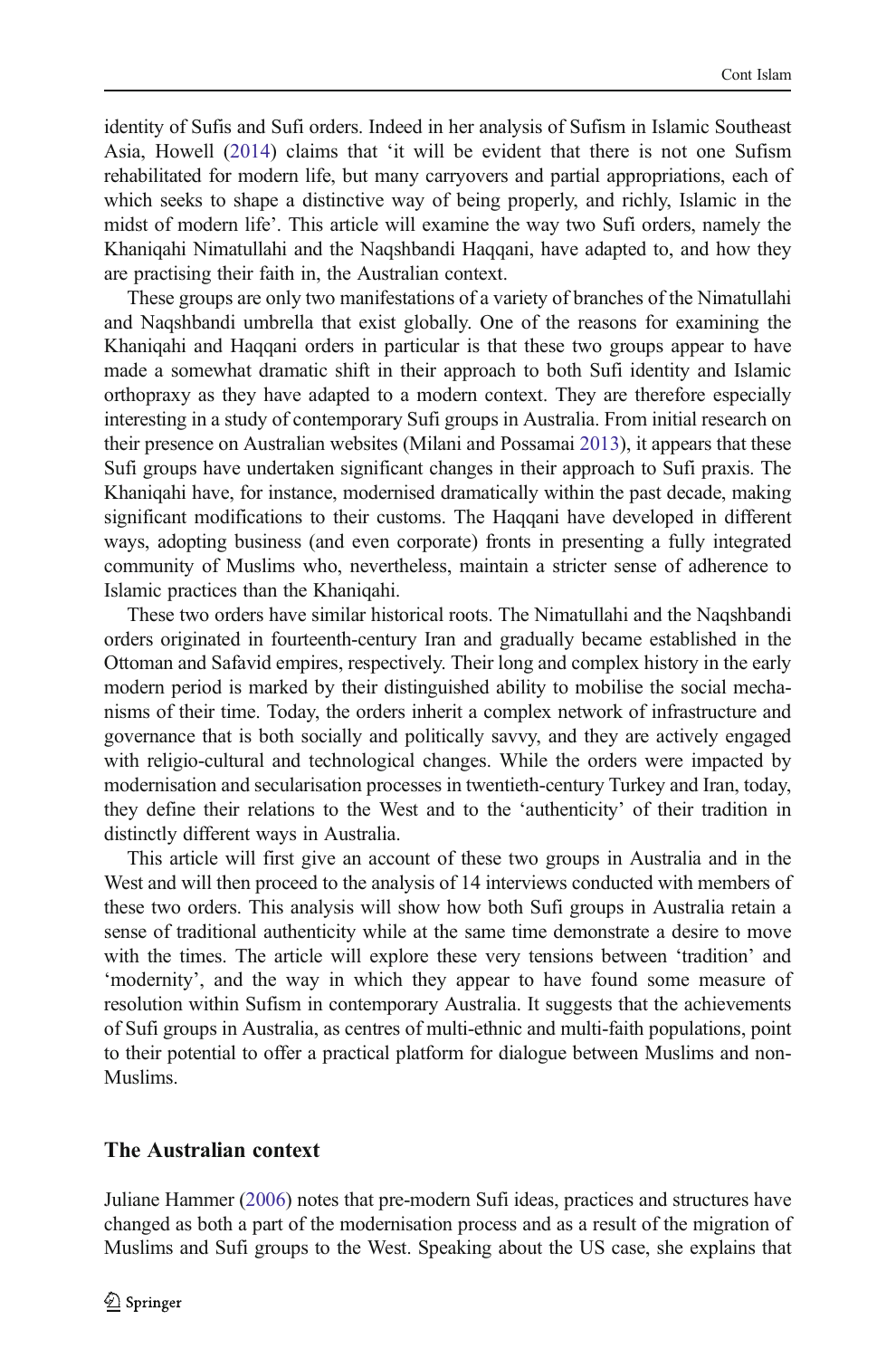there are Sufi groups that are not bounded by the Islamic tradition and instead make reference to a universal expression of mysticism in their discourse. This section aims to contextualise the study of Sufi groups in Australia, with reference to previous scholarship about such groups and the modernisation/adaptation processes.

Muslims are among the most ethnically diverse religious groups in Australia (Saeed [2003\)](#page-17-0). Although Muslims occupy 1.9 % of the Australian population, there is no reliable data to indicate how Muslim affiliations break down into sub-groups (Akbarzadeh and Roose [2011](#page-16-0)). Because the Sufi heritage is an 'inner' or 'hidden' dimension of Islam, its members and their specific practices are often indistinguishable from the general Muslim community, at least to the non-Muslim observer. For this reason, Sufis have generally experienced a degree of anonymity in Australia, a tendency that makes a traditional narrative history of Sufism in Australia a somewhat challenging task. The history of the arrival of Islam to Australia begins with the arrival of Indonesian and Afghan visitors and migrants. Macassar fisherman arrived in the sixteenth century, followed by Malay and Filipino pearl drivers recruited by the Dutch. The first mosques were built between 1889 and 1907 in outback New South Wales, Adelaide, Perth and Brisbane (Akbarzadeh [2001\)](#page-16-0). While the cultures of these early arrivals possess a strong Sufi heritage, Sufism was formally introduced to Australia in 1927 through non-Muslim representation. Sufism had already been introduced to the USA (1910) and Europe (1912) in connection to Hazrat Inayat Khan's Sufi Movement. It was initially promulgated in Australia by two associated figures, namely Baron von Frankenberg (1889– 1950) and Francis Brabazon (1907–1984) (Genn [2007](#page-17-0), [2013;](#page-17-0) Keating [2002a,](#page-17-0) [b](#page-17-0)). This existing literature on the Sufi Movement has marked the beginning point of a history of Sufism in Australia, underlining the capacity of Sufism to adapt itself to a Western audience and non-Muslim culture. There is little literature about the history of other orders in Australia after this time, or about their contemporary forms and activities.

Hermansen [\(2000;](#page-17-0) [2007](#page-17-0)) has sketched the activity of Sufi orders in the USA as well as the study of Sufism in American academic institutions. Pnina Werbner [\(2006\)](#page-18-0) has charted the variety of experiences and activities of Sufi groups in Britain. In Australia however, apart from Celia Genn's work on the Inayat Khan Sufi order of Australia, there is an absence of in-depth analysis of divergent Sufi groups in the domestic context. Further, research that explores how Sufism operates at the grassroots level therefore has the potential to yield new knowledge about the role of Sufism within Australian Muslim communities.

#### The Khaniqahi Nimatullahi and Naqshbandi-Haqqani orders in the West

The account of these two orders was acquired through rigorous means of research, fieldwork and e-fieldwork, which is described in more detail in the methods section below. Before describing this research however, this section provides a brief overview of these orders, as they are manifested in the West. The main similarities and differences between the two orders are also summarised in Table [1.](#page-3-0)

These orders can be sociologically understood as twentieth-century adaptations of preceding traditions which have their roots in the late mediaeval period. While they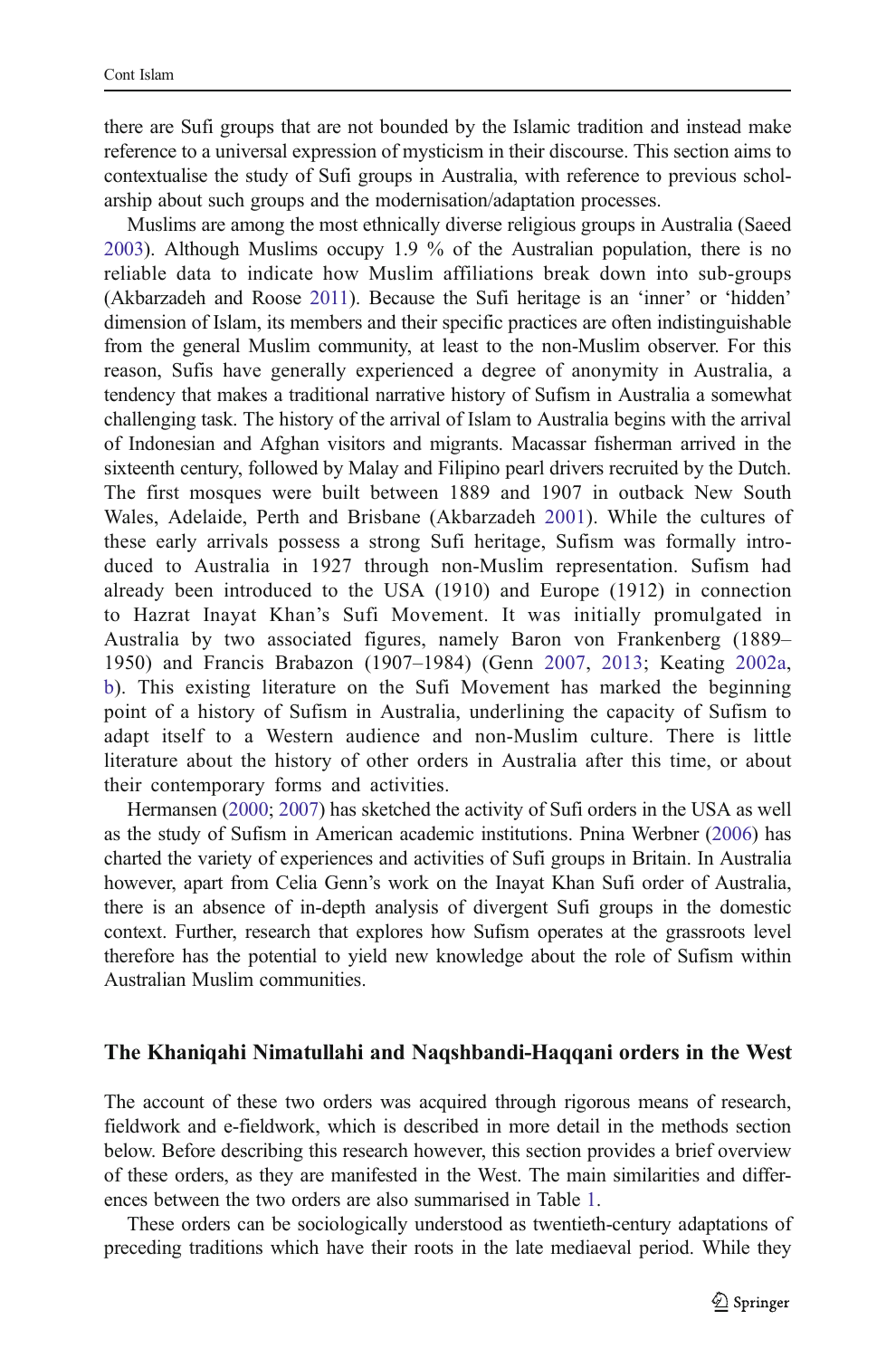| Khaniqahi                                                                                                   | Haqqani                                          |
|-------------------------------------------------------------------------------------------------------------|--------------------------------------------------|
|                                                                                                             |                                                  |
| Global presence                                                                                             |                                                  |
| Reference to Persian history and culture                                                                    | Reference to Turkish history and culture         |
| Shia (Twelver)                                                                                              | Sunni                                            |
| Sufi Master in London                                                                                       | Sufi Master in Cyprus                            |
| Revival of pre-Islamic values of spiritual (Iranian)<br>Sufism located in Chivalric code as the way forward | Aim for a spiritual revival of the Islamic faith |
| Less emphasis on Islamic practices and Shari'a                                                              | More emphasis on Islamic practices and Shari'a   |

<span id="page-3-0"></span>Table 1 The Khaniqahi and the Haqqani orders: summary of socio-cultural-historical characteristics

(Milani and Possamai [2013\)](#page-17-0)

maintain the traditional chain of authority prescribed independently by the orders establishing their connection with the Prophet—these groups, even if they appear traditional, are perhaps best described as having been somewhat reinvented for a new age. As it will be explored below, the Khaniqahi Nimatullahi (hereafter referred to as Khaniqahi) is one sub-branch of the Nimatullahi tariqa, which recognises the Sufi saint, Shah Nimatullah Wali (1330–1430) as its founder. The Khaniqahi today tends to be prominently an Iranian order with strong ideological ties to the earlier antinomian traditions associated with Abu Yazid al-Bistami (804–874) and Mansour al-Hallaj (858–922). The Naqshbandi Haqqani (hereafter referred to as Haqqani) is one subbranch of the Naqshbandi tariqa, which traces its lineage back to Khwaja Bahauddin Naqshband (1318–1389). The Haqqani is presently a polycentric order rooted in Islamic tradition (Sunna).

#### The Khaniqahi

The Khaniqahi in the West have tactfully sidestepped the issue of Shari'a, and claim to leave concerns for its observance to individual judgement (Lewisohn [2006](#page-17-0): 53). The same attitude is applied to other traditional aspects of Islam, whereby the Khaniqahi stress inward and spiritual concern with Islamic practices such as prayers and fasting, almsgiving, *hajj* and so on, all of which are 'left to be pursued eclectically according to personal inclination and persuasion' (Lewisohn [2006:](#page-17-0) 53). Furthermore, all aspirants are required to have a professional occupation, which, of course, strengthens Khaniqahi influence within the contemporary social fabric. The order itself functions as an unofficial corporation, consisting of thirty-seven Khaniqahs or 'Sufi hostels' around the world (see Nimatullahi Sufi Order (2011-[2014a](#page-17-0)). The network is, in fact, now run with a professional business attitude. One example of this is the sale of books through the order's publishing house in London, Khaniqahi Nimatullahi Press (KNP), which distributes the prolific writings of Javad Nurbakhsh in both English and Persian. In addition, in 2012, the order began publishing its biannual journal of Sufism in electronic format (see Nimatullahi Sufi Order 2011[-2014b](#page-17-0)). Nurbakhsh, whose own professional career was as a medical doctor, is today described by the order as having initiated 'the greatest renaissance of the Khaniqahi Sufi order since the work of the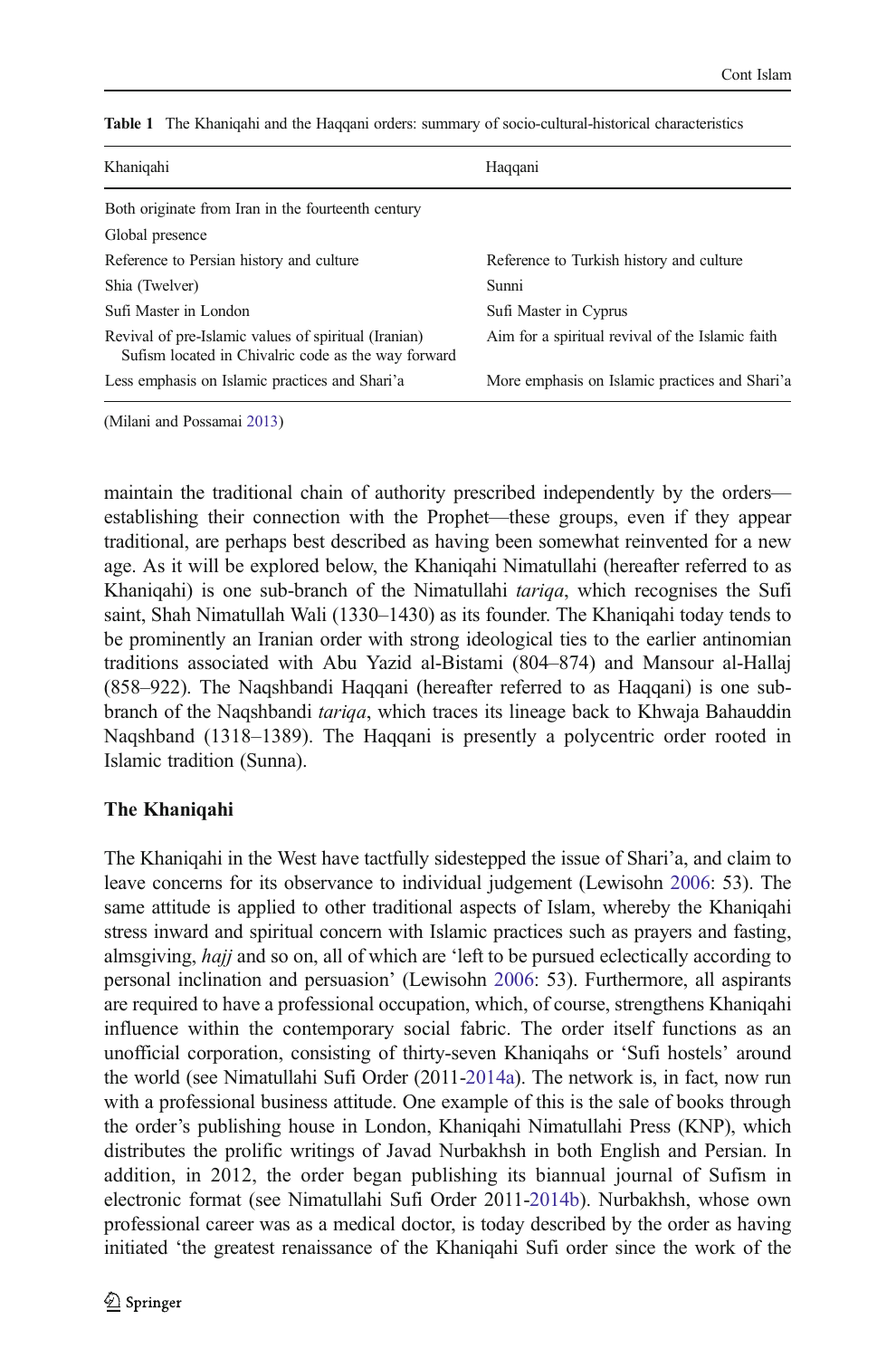founder, Shah Nimatullah Wali, in the fifteenth century' (Nimatullahi Sufi Order (2011-[2014b\)](#page-17-0).

The Khaniqahi exhibit a dominant nationalistic tendency in their literature, and their emphasis on Iranian nationalist ideology has been interpreted as an indication of their socio-political awareness (Lewisohn [2006](#page-17-0): 63). Milani ([2013](#page-17-0)) notes this nationalism to be a signature attribute and an indication of an explicit interest in contemporary issues. Furthermore, their nationalist concern demonstrates a clear link between Khaniqahi activities and secular modernist interests, as the Khaniqahi express the desire to modernise and be part of progressive society, even if their emphasis on Iranian nationalist ideology makes references to what is seen as a more spiritual and moral bygone era (farhangi irani). For the Khaniqahi, this emphasis is important because it represents a form of cultural resistance to a negatively perceived Islamic Arab culture. The fieldwork undertaken for this article suggests that the Khaniqahi remain (by choice) disconnected or isolated from an imagined worldwide Muslim community and its concerns. Their global exploits are instead focused on establishing a worldwide 'Sufi community'.

In this respect, the Khaniqahi differ from the Haqqani in that the former have externalised 'Sufi' identity as their main identifier, while the Haqqani have internalised it as the heart of Islam. This is reflected in the analysis of the Internet site (Milani and Possamai [2013](#page-17-0)). It appears, from interview data analysed for this research, that the Khaniqahi identity has become increasingly forged out of the tension that is felt at the grassroots level in Iran, between dissidents and supporters of the regime. By distancing themselves from an 'Islamic identity', the Khaniqahi increasingly ratify Sufism as a tradition in its own right (developing upon an independent trajectory quite separate from that of the Islamic tradition). The Islamic Regime of Iran distrusts Sufi orders, and forbids members of the armed services from becoming Sufi. Moreover, Iranian government intelligence suspects the popularity of Sufism, in both Iran and in the West, to be evidence of an American ploy of infiltration (Lewisohn [1998](#page-17-0): 461). Presently, the Khaniqahi boast a strong Western (and African) presence, having established Khaniqahs in the affluent regions of numerous major cities (including London, New York, Paris, Leiden and Sydney). Our research data suggests that the Khaniqahi are successful in portraying a non-Islamic 'Sufi' spirituality that appeals to both modernist and secular sensibilities in the Australian context. They do this, however, without alienating cultural sensitivities, since they maintain a strong 'Persian' cultural focus at their heart. This strong Persian association is demonstrated by appeals to authenticity and legitimation made by the Khaniqahi interviewees, as discussed below.

#### Haqqani

This prominent Sufi order is one of the oldest of the traditional orders. Today, the Haqqani branch is also one of the more popular manifestations of Sufism, with a substantial world following and a strong presence in cyberspace. Damrel defines the order by a set of four key features. These are (1) its uncompromising Sunni orientation, (2) its continued emphasis on Shari'a and Sunna, (3) the way it fosters a tradition of full social and political engagement with the world and (4) a fervent disposition to guide and, when necessary, to confront the state 'in order to bring it closer to religion' (Damrel [2006](#page-17-0): 116). The Haqqani were catapulted onto the world stage through the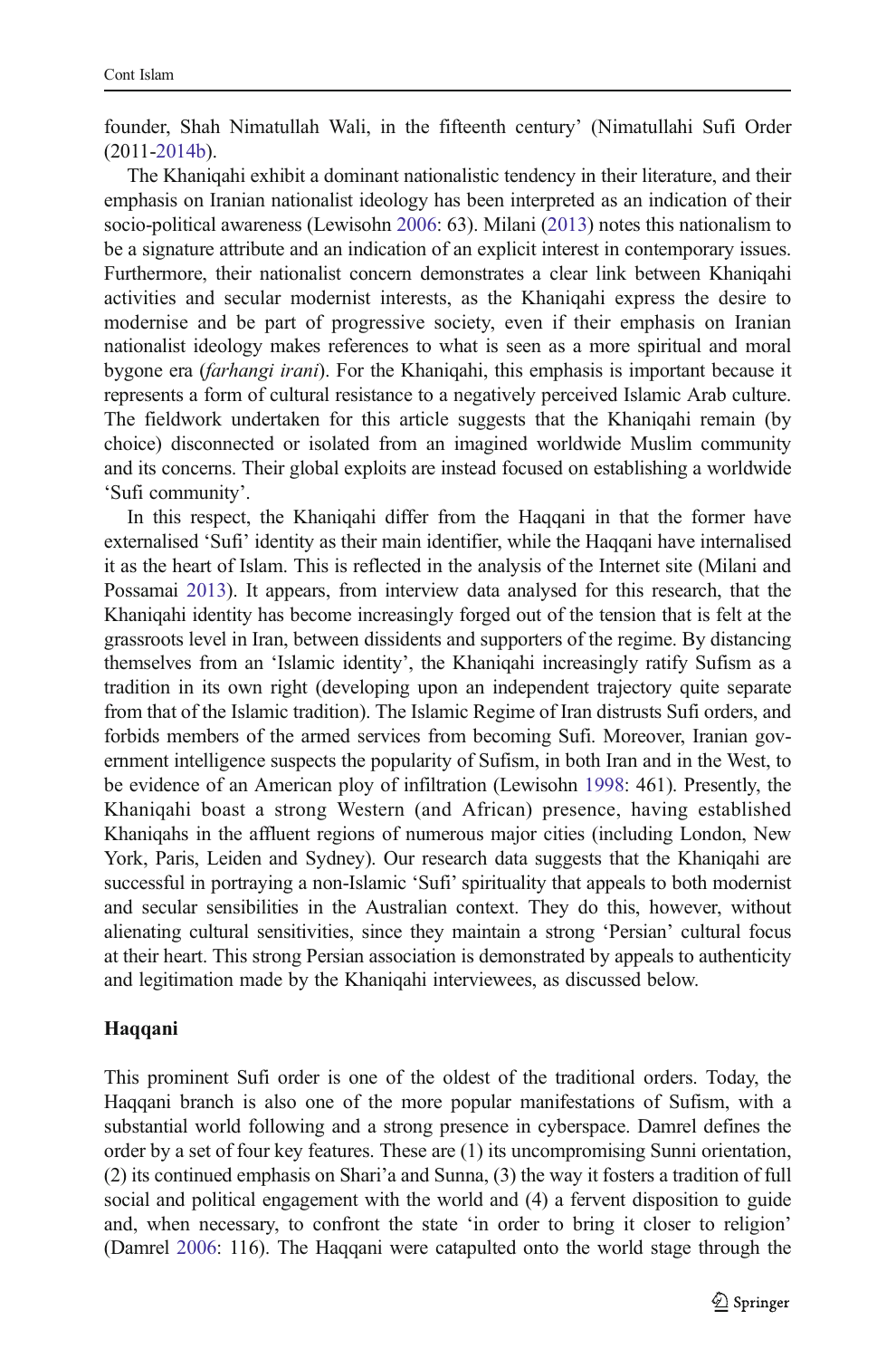activities of the late Shaykh Nazim Adil al-Qibrusi al-Haqqani al-Naqshbandi (1922 – 2014), who is the namesake of the present Naqshbandi-Haqqani lineage. Born in Cyprus, Shaykh Nazim was educated in Istanbul and received early tutelage from a number of shaykhs before moving to Damascus to join the Naqshbandi order in 1945. He received initiation from his spiritual guide Shaykh 'Abd Allah Daghestani (d. 1973), who instructed him to return to Cyprus with the mission to disseminate spiritual guidance and the teachings of Islam (Damrel [2006:](#page-17-0) 116). Shaykh Nazim continued his mission despite the Turkish government opposition to his activities.

The height of Nazim's career was the period from the early 1950s to 1974. In 1952, he relocated to Damascus. He then organised retreats in, and preaching tours through, Syria, Cyprus, Jordan and Turkey, where he urged people to forgo atheism, secularism and materialism and return to God (Damrel [2006:](#page-17-0) 116). When Cyprus gained independence from Great Britain in 1960, Nazim voiced his opposition to the secular coalition government headed by president Archbishop Makarios (d. 1977) and vice president Dr Fazil Kucuk. As a result, he was denounced by the Cypriot press as an anti-reformist and a reactionary agent with foreign interests, and was subsequently expelled by the Turkish Cypriot administration in 1965. Upon the death of his master pir Daghestani in 1973, Nazim received permission in a dream from the Prophet Muhammad to spread Islam in Europe. He travelled regularly to London, where he established a centre, and to Turkey and a number of Muslim and non-Muslim European countries. He also expanded his proselytizing mission to the South and Southeast Asia and by the 1980s boasted a following in the thousands.

#### Sufi inventors of tradition

The Khaniqahi and Haqqani orders represent Sufi strands that demonstrate aptitude for change, and the continuing evolution of Sufi thought and its direct involvement in a contemporary setting. Both of these orders, despite the fact that they retain a traditional outlook, are driven by contemporary concerns that have influenced important shifts in their worldviews and their approaches to Islamic praxis and identity. They both seem to indicate a clear reinvention of 'tradition' of the kind referred to by Hobsbawm and Ranger ([1983](#page-17-0)), and both exhibit forms of 'cultural hybridity' (Cox [2014](#page-17-0); Milani [2013\)](#page-17-0).

These orders are historically distinctive, both in terms of their cultural character, and especially with regard to their social evolution (Milani and Possamai [2013](#page-17-0), 55–59). Our participant observation research, together with detailed qualitative interviews with group members, gives further support to the view that these orders have not only complex trajectories of development, but that these trajectories are also underpinned by series of socio-cultural shifts. These shifts have triggered a reinvention of certain aspects of their traditions. Furthermore, as major Sufi orders with a wide scope of influence in the West, their unique appropriation of Sufi tradition to a Western context has become established as the predominant image of 'Sufism' for a Western audience.

A basic characteristic analysis of the two orders, from the evidence presented below, reveals that the Khaniqahi literature places less stress on stipulating Shari'a and Islamic orthopraxy, and more on 'internal religion'. The result is an eclectic attitude on the above. In contrast, Haqqani have an uncompromising Sunni orientation and an emphasis on Shari'a and Sunna and are committed to engagement in the world. At an organisational leadership level, the present form of both orders is largely shaped by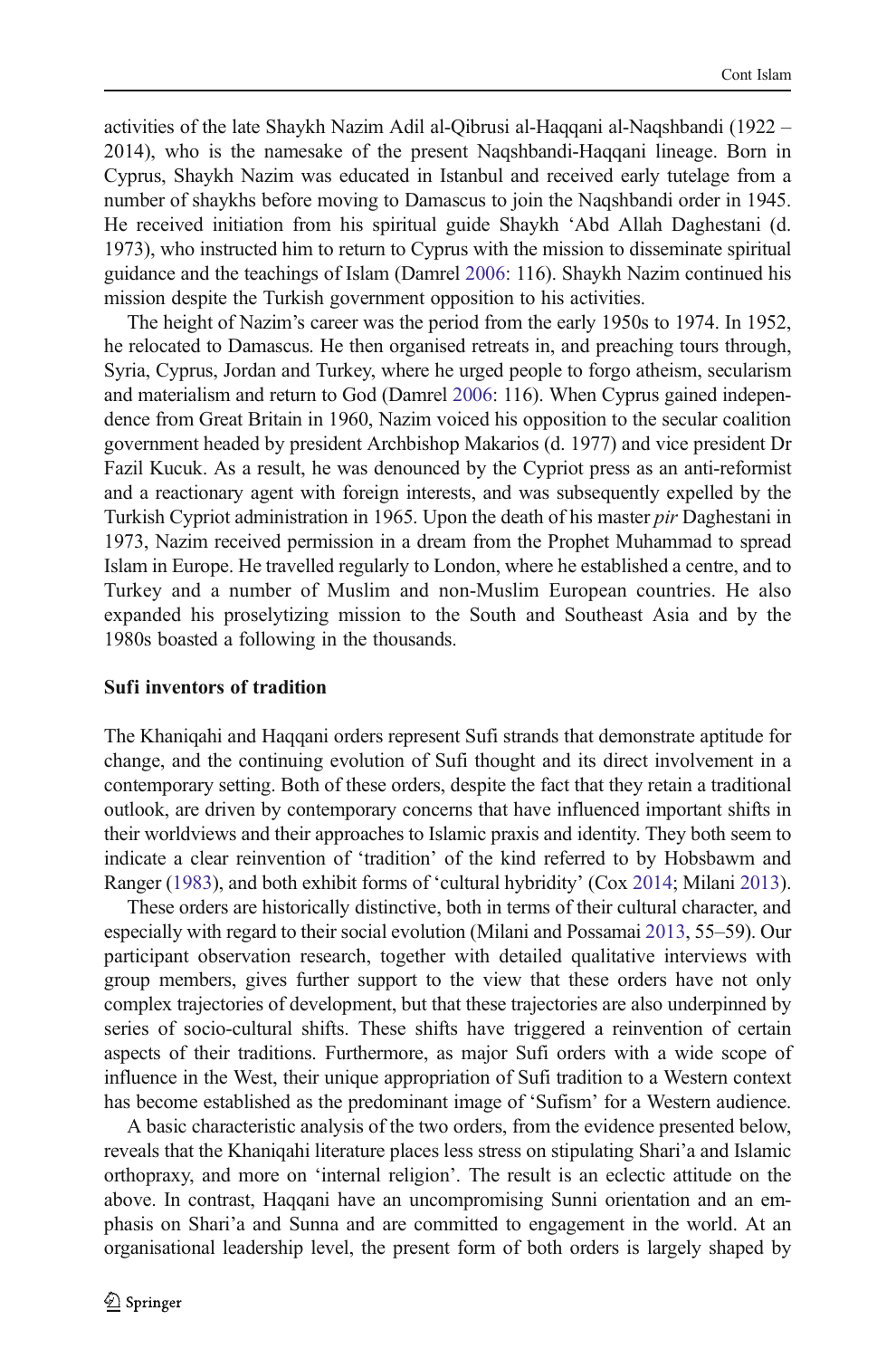their respective leaders, Javad Nurbakhsh (1926–2008) and Nazim al-Haqqani (1922– 2014), roughly contemporaneous, both now deceased. Both figures were prolific authors and active promoters of Sufism in the West. While they exhibited different styles, to a large degree, these two leaders have together shaped the face of contemporary Sufism on the global stage. They both have reinterpreted Sufism for both a late modern context and for a non-Muslim Western audience.

## Methodology and theoretical framework

The study chronicled the regular members of two Sufi groups within the broader Muslim communities of Sydney and Melbourne. The two Sufi groups examined are a representative sample of the variety of Sufi expression encountered. The Khaniqahi, a major Iranian order with an estimated 4500 members in the West, has been in Australia for 30 years and has an estimated membership base of 300. The Haqqani is a prominent Turkish order with an estimated 6000 members in the West. It has been in Australia for approximately 20 years, where it currently has an estimated 200 members. We encountered some individuals who were initiated, but who were only intermittent attendees at group meetings, and others who claimed to practise Sufi rituals, but did not formally belong to either of the Sufi groups. As we were seeking a view that was aligned with that of their group, we did not interview these people.

The fieldwork conducted in this study focused on the Khaniqahis in Sydney and the Haqqanis in Sydney and Melbourne. This study consists of 14 in-depth qualitative interviews that are coupled with a total of 6 months of participation observation of the groups from 2011 to 2012. Seven members from each group were interviewed using a semi-directive approach. The sample of interviewees was diverse, comprising both women and men of various ages between 18 and 65, who were drawn from all levels of the Sufi orders' hierarchical structure. The process of interviewing and participant observation was overt, and the groups were made aware of the authors' role as academic observers. Permission to act as participant observers of the ritual gatherings was requested and granted by the groups' leading authorities. This helped to establish a bond of trust and friendship, which was also made easier given one of the authors' familiarity with Iranian and Turkish language and culture. The authors were permitted to attend the formal weekly meditation gathering that consisted of vocal chanting (dhikr), in both the Khaniqahi and Haqqani practices, as well as musical audition (sama') in the Khaniqahi practice. During the course of the interviews, group members were generally forthcoming in volunteering information about their groups' practices and worldview.

The interviews were analysed thematically with regard to key topics that emerged in our previous study (Milani and Possamai [2013\)](#page-17-0). These are the relationship between Sufism and Islam, and the participants' approaches to consumerism, spirituality and the westernisation process. This analysis was coupled with an in-depth content analysis of literature and hagiographical materials produced by the orders.

This research also adapts Curry and Ohlander's [\(2012\)](#page-17-0) analysis of contemporary Sufi activity by applying their critical methodological and interpretive approach with regard to the impact of the dissemination and popularisation of novel or hybrid forms of Sufi action and thought in late modernity. In taking this approach, the article aims to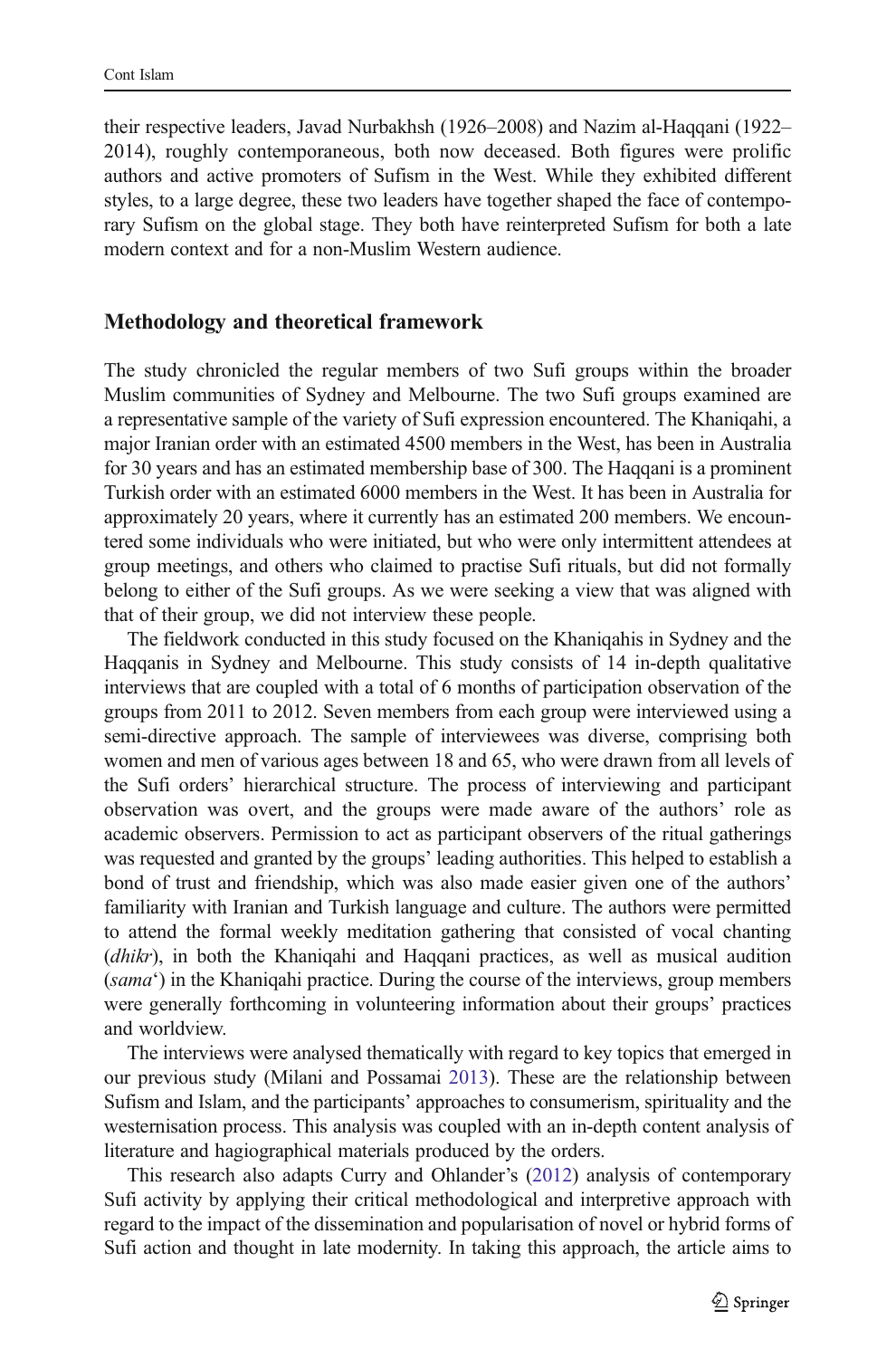explore the growing strength of popular forms of Sufism and the evolution of doctrine and practice amongst Sufis and affiliated groups.

# The Khaniqahi and Haqqani Sufi orders' sample

#### Khaniqahi sample

Of the seven people interviewed in the Khaniqahi group, three were female and four were male. Age groups included from the range of 25 through to 65 and over. Six people left their religion of birth (e.g. Christianity). Some of them experienced different religions before settling down in this group and display a stronger seekership (Possamai [2005\)](#page-17-0) attitude than members of the other group. Six were Australian-born citizens, and one was an Iranian-born Australian citizen. None of the Khaniqahi interviewees explicitly identified with 'Islam' or as being 'Muslim'.

The six Australian born discussed their relationship to a group that is Persian based, expressing a variety of perceptions of this. For example, one member who is a longtime devotee and heavily involved in the organisation said:

As an Australian, not as an Iranian, [it's] difficult in some sense. Belonging to an order here … it's Persian-based, and I don't speak much Farsi – very little. I'm learning a lot more as I go, but not fast enough. There seems to be a feeling that … if you're not Iranian, then you're not necessarily knowing how things should be in the Sufi order and you're always – you're not really asked to serve as such…

However, another member of the group and a long-time devotee seemed to feel differently:

The order has a cultural feel and there are many Iranians, but there are enough non-Iranians for me not to feel uncomfortable.

Another member, who is involved in the leadership, pointed to the challenge of both spreading the order and maintaining its heritage:

There is a strong Irani culture behind it. In terms of adapting, the master once said that this is an Irani order. At the same time, it is spreading across the world and sheikhs like myself are not Iranian. Still, I hope that it doesn't loose its Iranian heritage. This culture contains many treasures of music and poetry like Hafiz and Rumi, and why would you want to discard that?

According to Lewisohn [\(2006\)](#page-17-0) observations, Western converts to the Khaniqahi are encouraged to learn Persian but not Arabic, because the group stresses the 'Iranianness of the Sufi tradition' (Lewisohn [2006:](#page-17-0) 56). Lewisohn finds the global reach of this group to be limited by this ethnocentric approach, which affirms the Iranian nature and native Persian origin of the Khaniqahi brand of Sufism. He points out that the group fosters a strong perception that a Westerner cannot (really) become a darvish (Lewisohn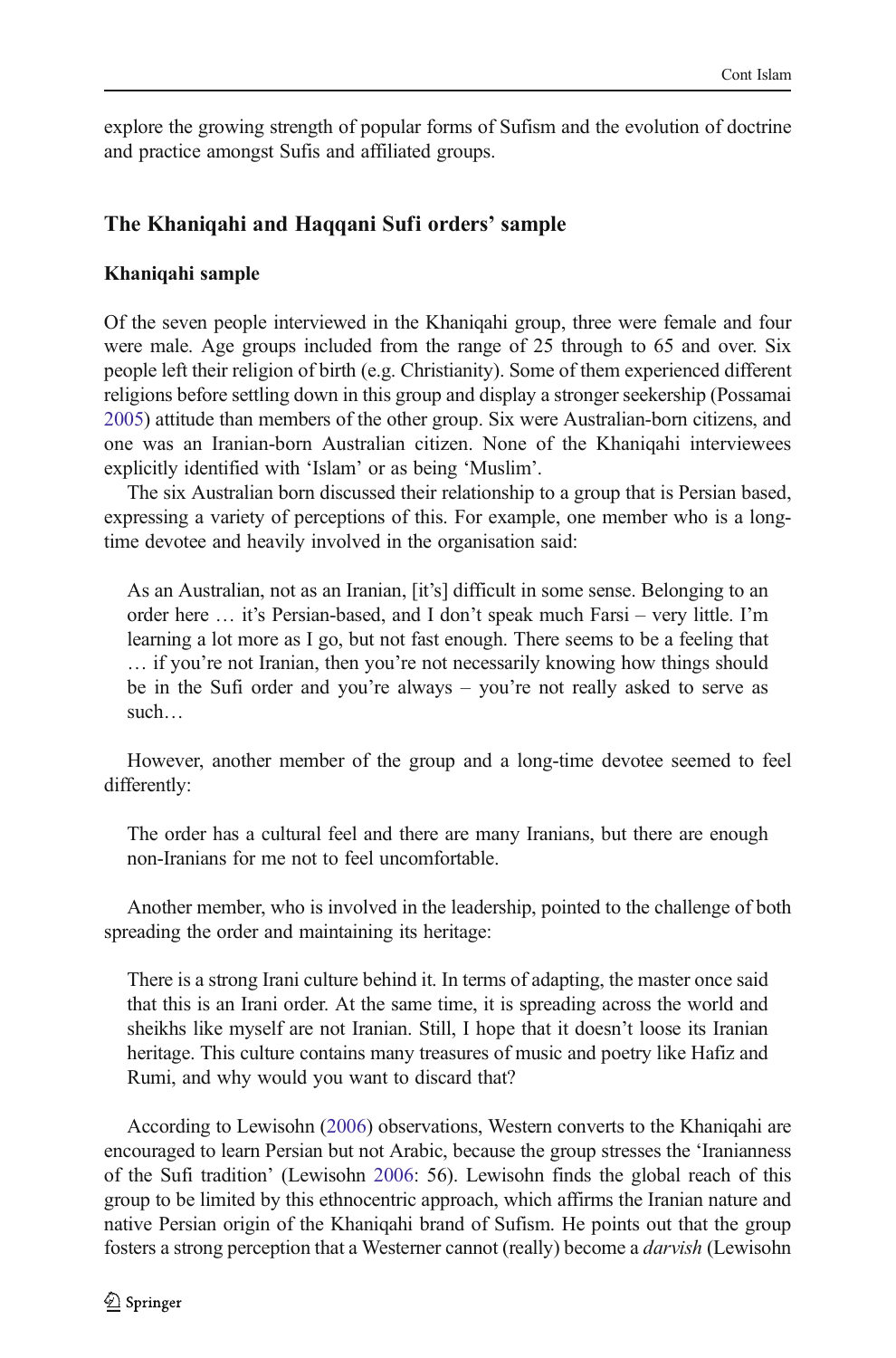[2006:](#page-17-0) 56), a perception echoed by the first interviewee cited above. These limitations may be mitigated, in Lewisohn's opinion, because many Westerners do not have a strong affinity with nationalistic values and tend to embrace this religion for nonnationalistic reasons. Our own sense of the situation, from interaction with the Khaniqahi order studied here, is that many members are simply attracted to the 'Sufi culture' without necessarily knowing it is Iranian. Lewisohn observes that in Iran—a predominantly Shi'a nation—the Khaniqahi group tends to attract mainly Shi'ite Muslims, whereas in the West, where the group must inhabit a 'cultic milieu' (Campbell [1972\)](#page-17-0) in competition with numerous Eastern and New Age groups, it attracts particular types of Westerners seeking a different kind of cultural and spiritual experience.

#### Haqqani sample

Our study suggests that the Haqqani group also occupies the kind of cultic milieu described by Campbell ([1972](#page-17-0)). Seven members of this group were interviewed for this study. Only one was born overseas, and three grew up as Muslims. Four had converted to Islam. Interestingly, none of the participants made reference to an Iranian, Turkish or any other nationalist culture. Whereas the Khaniqahi order valued a cultural capital based on Persian culture and values, Haqqani members focused more on the symbolic capital of being a Muslim. There were two female and five male interviewees in this group ranging in age from 25 to 65 years old.

Speaking about the group in Melbourne, one participant noted that 'much of the people in the order in Melbourne are Western Australians, not born Muslims'. While we are unaware of any statistics that would verify this, there did appear to be more Australian-born members in this latter group, compared to the Khaniqahi. The focus of the Haqqani seems to be exclusively on the practice of the group in Australia rather than on maintaining Persian (or any other) cultural links. As one informant suggested, the group is intentionally inclusive of Westerners:

15 % [are] born Muslims, the remainder are non-Muslims and have since become Muslims over time… There's tremendous appeal and we are making it accessible to the Westerner. We don't separate men and women. We share a meal at the end of zikr [Sufi meditation ceremony] together. We are not prescriptive and we allow people to adopt the principles that are meaningful in Islam through their own desire to do so.

One respondent described Australia as a country that is not religious or spiritual, especially when contrasted to Turkey and India. He also spoke about Australia as tolerant of religion and underlined what he found to be a paradox that in some Muslim countries that have a spiritual heritage, Sufis are being suppressed. As he claimed:

One time when we were in Turkey the government were oppressing Sufism. In Indonesia you've got fundamentalists who don't like Sufis. So in Australia, we're on a clean plate. You can get on with your own form of Sufism and nobody disturbs you. It's that funny dichotomy again.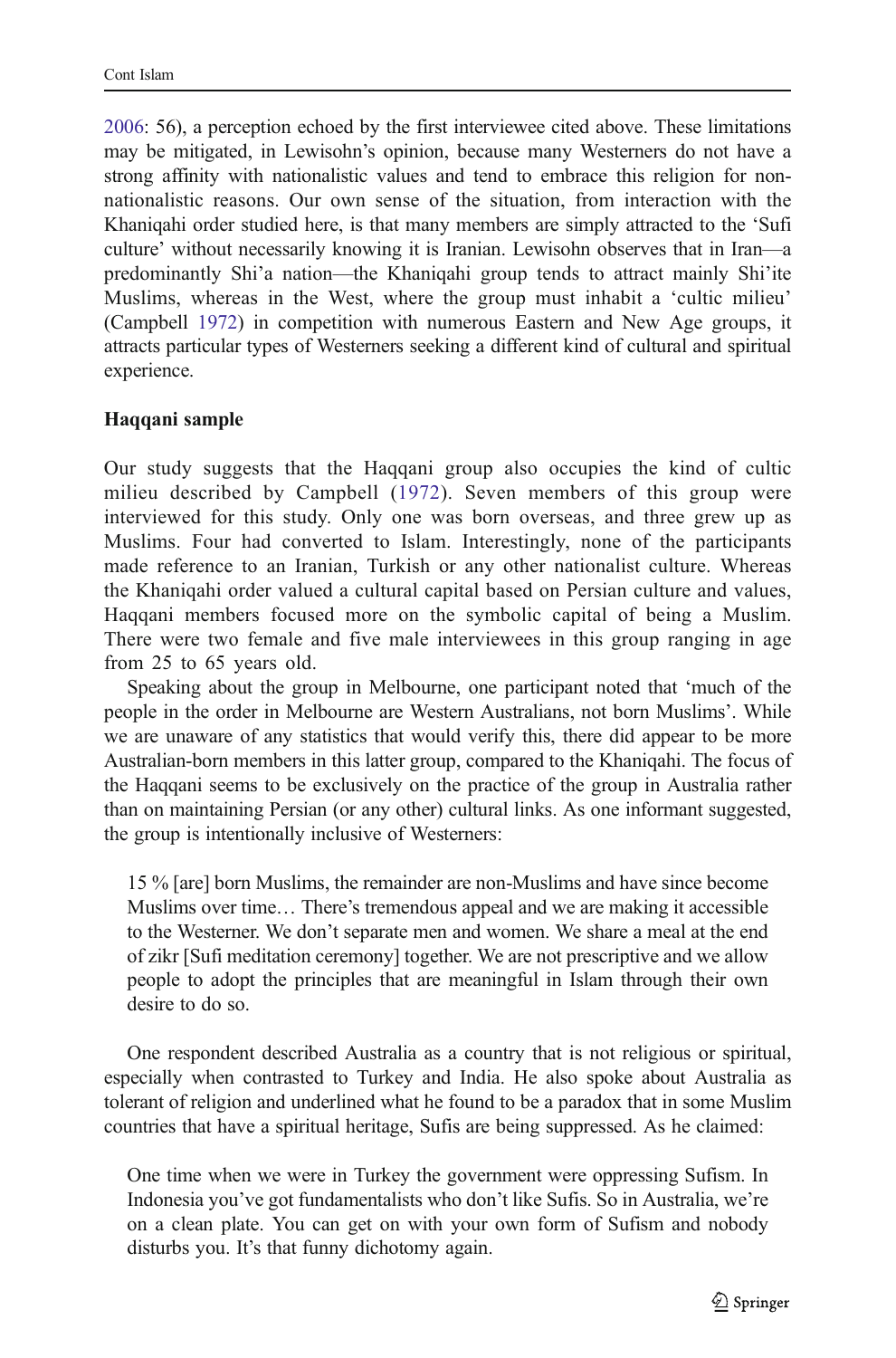This relation between Sufism and Islam is now being investigated in the everyday life practices of the respondents.

## Sufism and Islam

Interviewees from the Khaniqahi group saw the relationship between Sufism and Islam as tense. As one person stated: '…Sufi are victimised and are killed by Muslims'. Another who left an orthodox Muslim group to join this Khaniqahi group stated that when he met a Sheikh of this order, he was encouraged by the inward, rather than outward, aspect of the Sufi religion:

…I was sincerely devout and practising Muslim (five times prayer, namaz, and Ramadan and the whole lot)… and he said that here we are not interested in prayer, we like music and poetry.

He continued to describe the link between Islam and his Sufi group:

Sufism I believe existed before Islam. … You could be an absolutely full-on practicing Muslim or Jew or Christian and still be a Sufi. … Sufism emerges from the environment of Islam. But the truths of Sufism do not differ from the truths of any other religion.

Similarly, another Westerner stated:

…it is all culturally embedded in Islam, but this particular order talks about Sufism being pre-Islam. The order's attitude is that the old Master, Javad Nurbakhsh wanted to de-emphasise that part of it. And I think that's fine in the West, and people who want to divorce themselves from Islam, but the people in Iran are in a different world. So some people carry the Islamic culture within them.

More specific to this Khaniqahi order, another group member claimed that:

…this order disengages from some of the structures and practices of Islam, which may not be the case with others.

This view is shared by the Iranian interviewee, who stated:

I think that Sufism did exist before Islam. Because it is the Aryan culture. It is the culture of happiness, chivalry, loving kindness, service to humanity, which the Aryan people have always practiced, but when the Arabs invaded Iran and Islam became the main religion of the people, so those chevaliers and those who were practising chivalry they took the invisible god of the Arabs and called it absolute being. … Then the Sufism in Islam begins so this is after Islam. So the basis of Sufism is before Islam, but then was mixed with Islamic culture.

On the other hand, the interviewees from the Haqqani order had a different perspective, viewing Sufism and Islam as 'inseparable' and stating, for example, that 'for me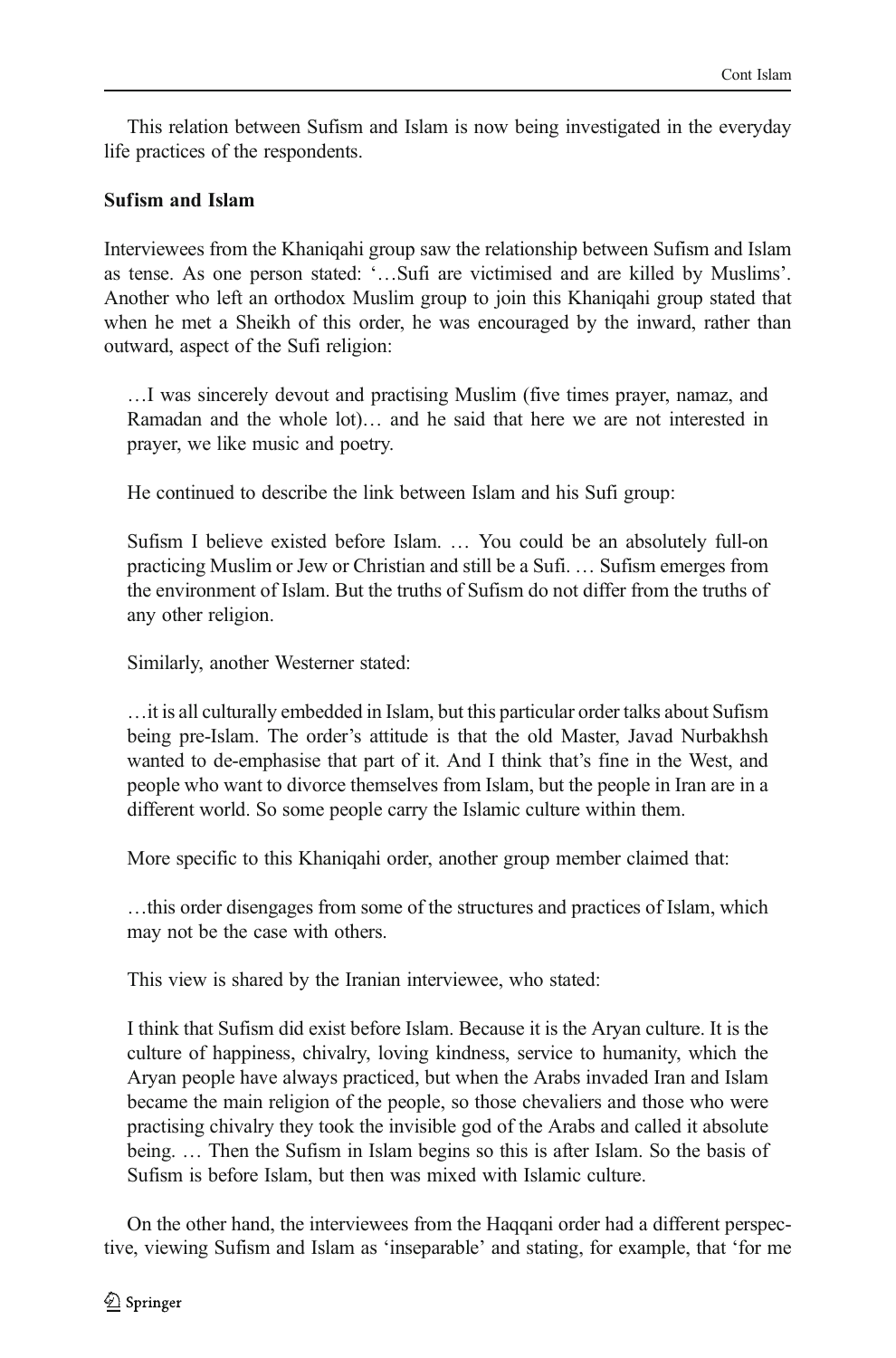Sufism can't really exist without Islam'. They did however acknowledge that orthodox Muslims 'believe that we're falling outside of Islam'. As one put it:

I look Arabic and people immediately ask about Islam, and then, the non-Muslim people, they're easier to talk to. When you talk to the Muslim people you get the mixed reaction. You get half saying you're following some kind of evil innovated path or something. And then others think well you're just doing extra above the prescribed teachings of Islam.

The Haqqani members even viewed Sufism as offering a type of bridge between Islam and Australian culture. One of them, an Australian and Muslim born, states:

…growing up in Australia I wasn't content with Islam and the Australian culture. They were conflicting all the time. And personally, I was in conflict with myself. So when I discovered Sufism, it really made me content. They really worked together. They really complemented each other and it made me sort of [feel that]… I could be a Muslim and an Australian.

A similar point is made by the other Muslim-born participant:

Sufism is a bridge between Muslims and non-Muslims. Even for people who don't believe in organised religion it can bring a lot because all it teaches is for people to be happy within oneself. That attracts people and they can use it in their day-to-day life.

A Muslim convert also described the group as offering 'a middle path, like a Sufi path' stating that new members are 'guided through the Islamic faith that way…. People who come to us are gently taught very, very slowly so that they can integrate Islam into their life and learn slowly'.

A convert explains the importance of Islam:

I did wait some time before formally being initiated because it is a monumental decision especially being a Westerner and the impact that the decision has on every aspect of my life. But once I decided to go deeply into Sufism, I realised that you really need to embrace Islam because Islam is the container for Sufism. The sheikh says there's no tariqah without Shari'a.

Another one admits that certain Sufi groups do not engage in Islam as much, but he does not share this perspective:

There is a place for Sufi tradition without Islam, but I suppose Islam is the body and it has to go together. There's an aspect, I don't support those who call themselves Sufis but who are disconnected from Islam.

To help understand these findings in Australia, it is worth exploring the other parts of the Western world. Yukleyen ([2010](#page-18-0): 217) studied a sub-branch of the Haqqani order in Europe, the Sülaymançi, and noticed that their main form of activism is to reach out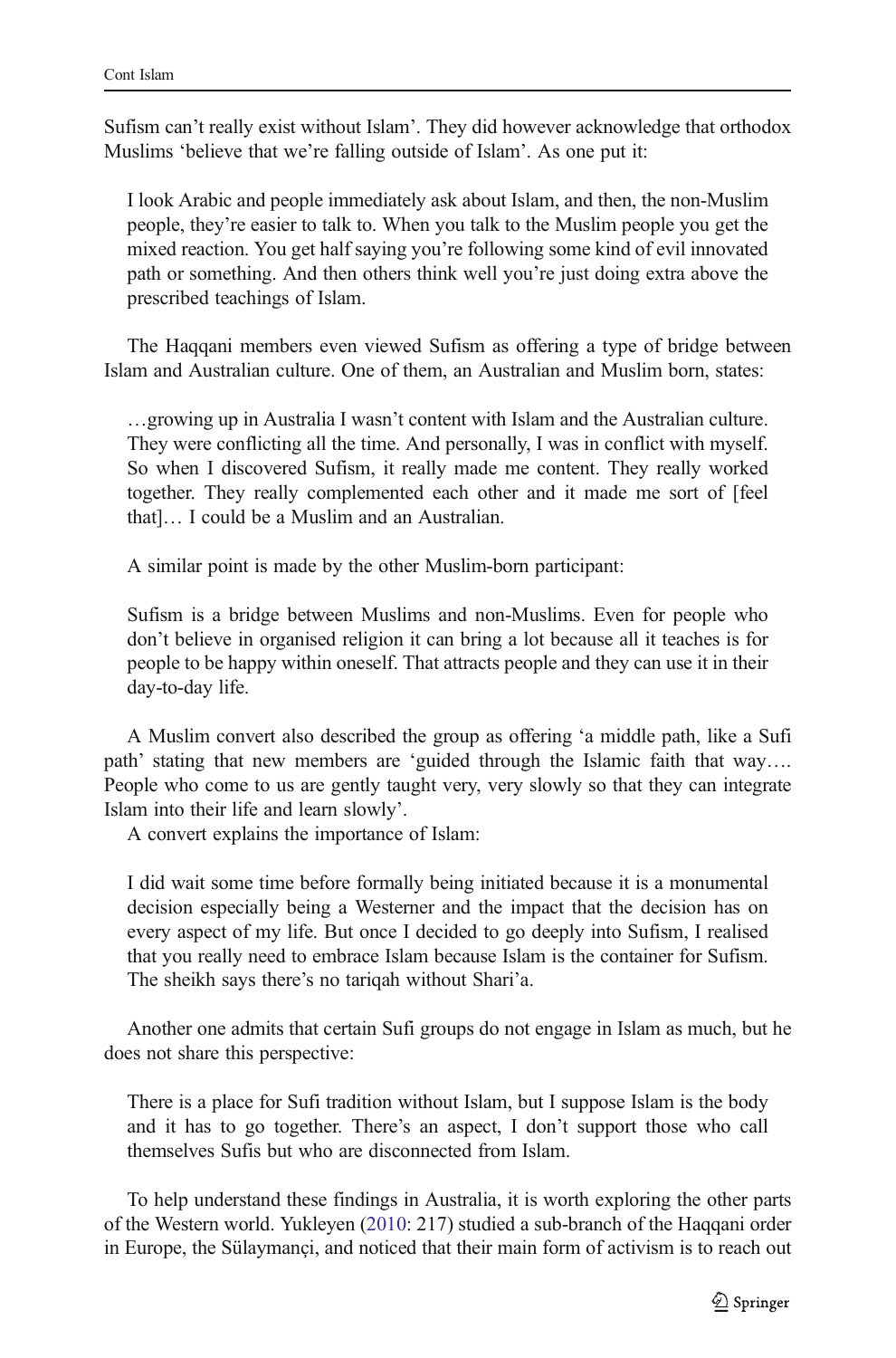to Muslims rather than non-Muslims. In general, they are not interested in converting people to Islam (Yukleyen [2010:](#page-18-0) 281). He observed that novices are first required to attend communal rituals, and if they are subsequently found to be serious about their involvement, they can be initiated into the community. Manço [\(2010](#page-17-0): 486), who studied the Iskenderpasha branch of the same order (especially the discourses of Sheik Coșan) claims that the objective of the dervish is to represent Islam in such a way that non-Muslims would want to convert themselves. Manço [\(2010:](#page-17-0) 487) cites a text that claims that if the Iskenderpasha faith were to procure pleasures, European spiritual tourists would join with them.

Malik and Hinnells' edited volume (2006) established that Sufism plays a potentially pivotal role in the process of integration. Sufism is defined as a third social force that is an 'innovative and ingenious interacting medium' with its various representatives seen 'as oscillating actors between different social languages or consciousnesses' (2006: 25). This study reminds readers about the potential of Sufism 'when its members adopted the patterns of their host environment and hence became actors of both Islamization as well as indigenization' (2006: 25). What this study clearly demonstrates is that 'Sufism – intellectually and well as sociologically – may therefore eventually become more mainstream due to its versatile potential, especially in the wake of what has been called the failure of political Islam world-wide' (2006: 25). Malik and Hinnells' volume—the most pertinent for a current assessment of Sufism in the West—concludes that 'Sufism in the West seems to have the capacity to diversify Islam, as well as to operate in different public spheres and visibilities through its rich semiotics and symbol-systems, as well as its rituals, which appeal to a variety of social strata' (2006: 25).

#### Religion and spirituality

Respondents from the Khaniqahi group tended to distance themselves from religion and express their involvement in the group as part of their spirituality. As one person stated:

Spirituality is what attracted me to Sufism. I don't think Sufism is dogmatic and discriminative. It accepts everybody. What I feel to be difference between religion and spirituality is for me religion is seeped in dogma, and literal and jealously guarding of their version of truth. Religion is ok as a stepping stone, a conduit that brings you to a place where there is no division, then that's fine. There are good things about religion, but spirituality is the underpinning component.

Another Khaniqahi respondent described the relationship between religion and spirituality as follows:

One's exoteric, the other is esoteric; the outer, the inner. You could see religion is the form and spirituality is the content. But I find this trite, because it's like saying people who follow a religious path have no inner dimension to it. It's a bit of generalisation. Spirituality is the activity that goes on in your heart. Religion I guess if the scaffolding.

However, one Western Khaniqahi respondent disagreed with this distinction between religion and spirituality: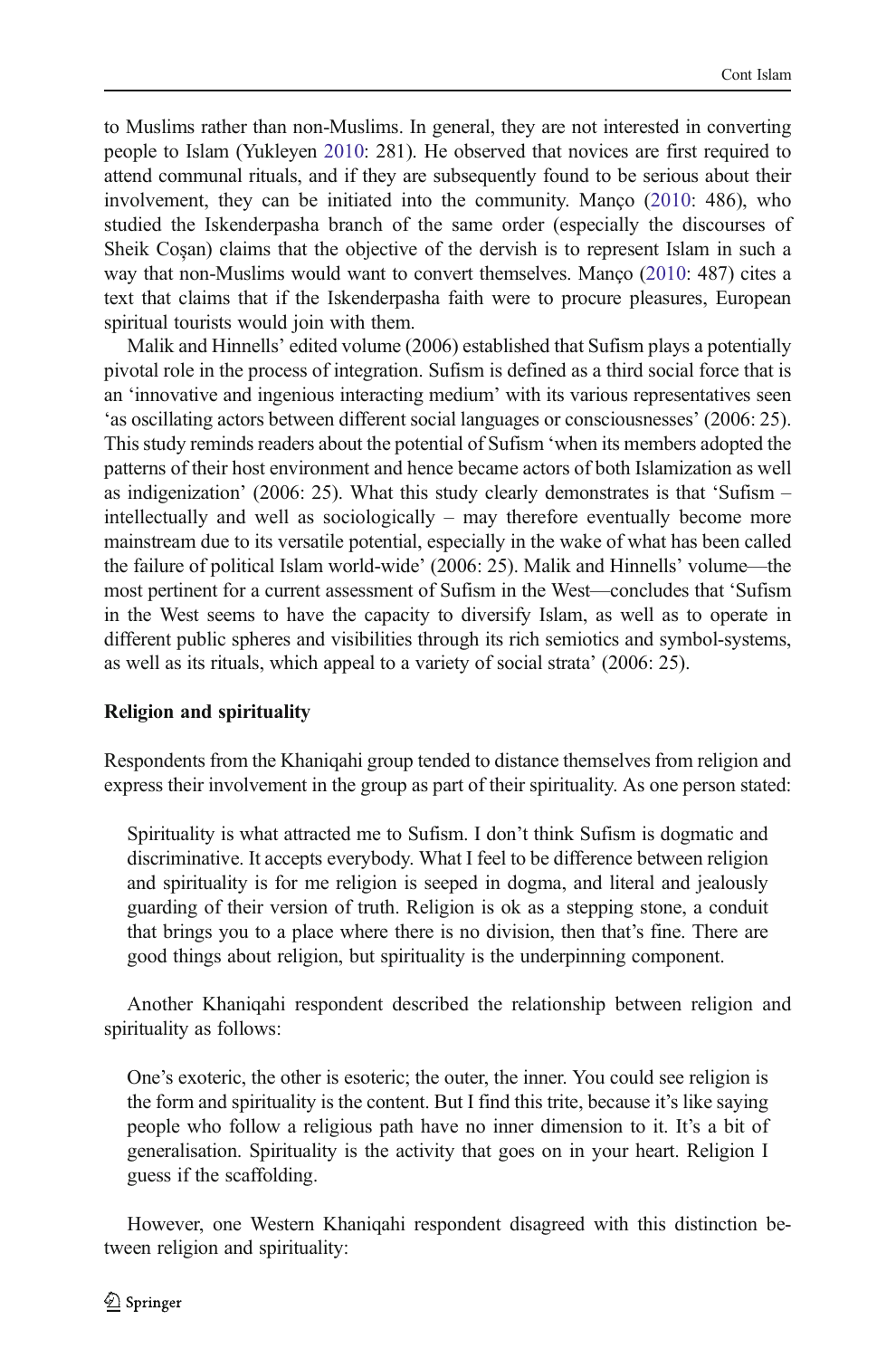I think that it is problematic, intellectually, philosophically, ethically, in all kinds of ways, it's a bit of a false distinction. I think that people have a right, subjectively, to differentiate between what they think the sort of attitudes and practices that they identify as spiritual as opposed to the attitudes and practices that they identify as religious – the more rigid, dogmatic etc., in other words subjectively I think it's legitimate, but objectively I don't think you really can. I think you can only talk about how people regard their own path. This distinction is extremely important for some, and they're not stupid.

Whereas the Khaniqahi group tended to treat spirituality as outside of Islam, respondents from the Haqqani order viewed Islam as being more inclusive of the spiritual. They made similar comments to the interviewees quoted above, such as 'I think religion's more human; it has human influence, where spirituality has no human influence' or 'you have to break the boundaries of any religion to reach the divine', but they conceived of the spiritual as located and accessed from within the 'boundaries' of religion. As one person from the Haqqani group stated:

And religion can be a set of practices that may not be necessarily linked to any spiritual growth. So those who wish to go deeper to any religion there is a spiritual tradition available

#### As another put it:

The way religion is set up by mankind is extremely destructive I think and creates reason for conflict. There's a lot of manipulation and corruption. People really don't understand how to differentiate between tradition and fundamentalism anymore; they really don't know where they stand and question their own faith. I just try and tell them to keep it simple, keep your heart with God, that's what I say. … Islam is the body, Sufism is the heart. They can't live without each other.

To understand this difference with regard to spirituality between these two groups, the work of Campbell ([1978](#page-17-0): 231), as inspired by Troeltsch ([1950](#page-18-0)), provides an answer. Campbell writes about two ideal types of mysticism (or what we would call today spirituality (Possamai [2014\)](#page-17-0), namely mysticism and technical mysticism. Mysticism occurs in established religious traditions, but its experience occurs outside the regular forms of worship and devotion to these religions. The experience of the mystics, from this ideal type, is the means by which they realise and appropriate the tradition of the religious organisation to which they belong. They even legitimise and support established ecclesiastical structures. Technical mysticism makes a break with traditional religion. Technical mystics contest the religion within which they have been socialised. They understand themselves to be independent from religious principle and from every religious institution. Technical mysticism sets up its own theory, which takes the place of doctrine and dogma by undercutting the form and structure of the established religions. It discovers everywhere, 'beneath all the concrete forms of religion, the same religious germ' (Troeltsch [1950](#page-18-0): 231).

The same distinction can be applied to spirituality, and, like Troeltsch, we could distinguish spirituality from technical spirituality or what Hamberg [\(2009](#page-17-0)) calls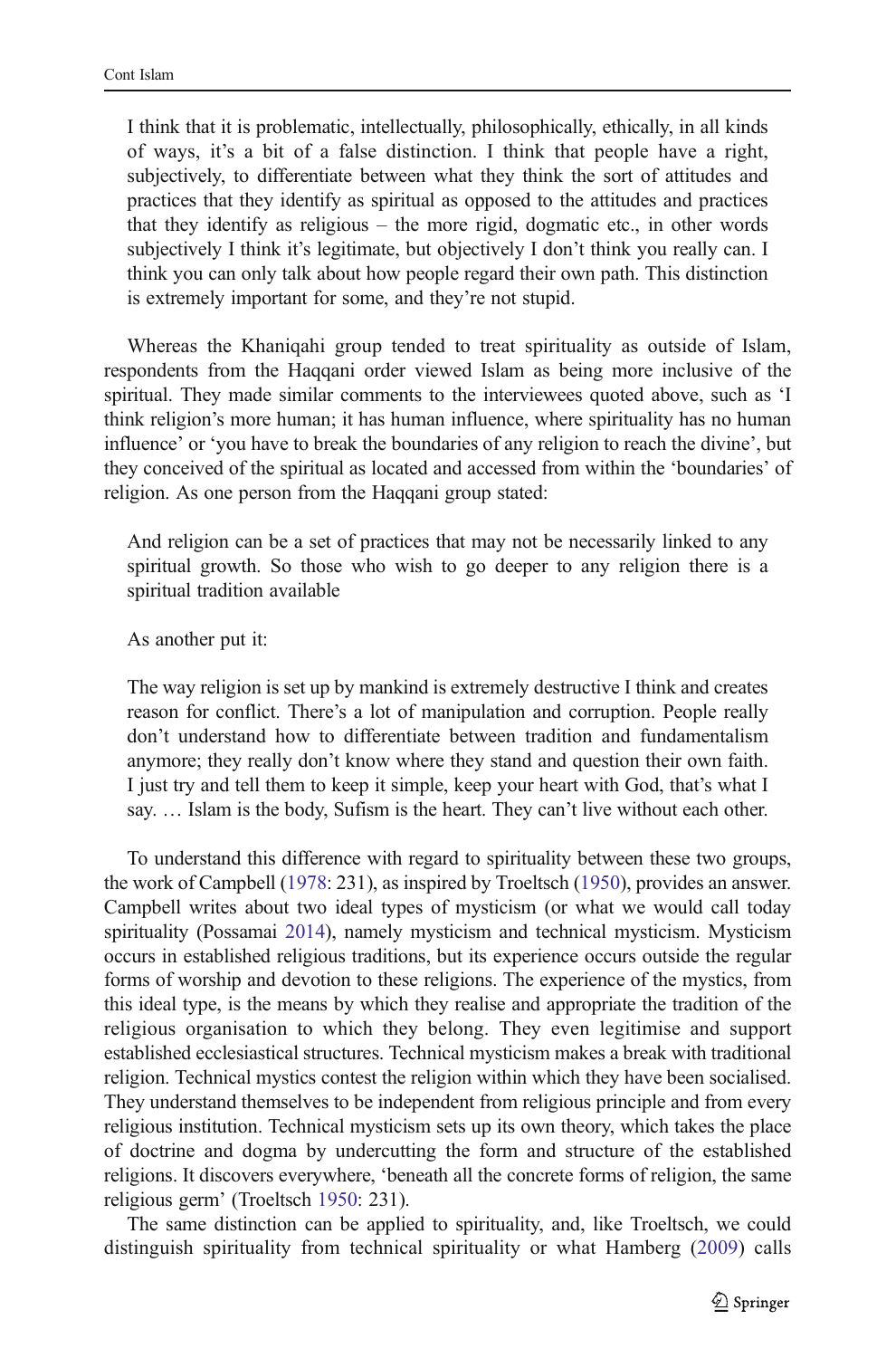unchurched spirituality. In this sense, participants from the Khaniqahi order would better fit with the notion of technical or unchurched mysticism or spirituality (that is not exclusively grounded in the Islamic tradition), while those from the Haqqani order would strongly align with mysticism/spirituality (that is a more grounded approach with the Islamic tradition). These different approaches to spirituality are deeply connected to their different views on Islam.

#### Westernisation of the groups

Overall, all participants from the Khaniqahi group commented on how the group is being Westernised. For example:

Generally the influence of the West is everywhere; and this is change. If you don't change, you die.

[Our order is] relatively open to the Western influence. For example – of not having to swear allegiance to Islam. So in practice the order is very accommodating to Westerners, but maintaining its central identity.

However, there may be a simultaneous desire to limit Westernisation, as another Khaniqahi interviewee comments:

I think it was a strong Iranian experience in that Iranians are trying to preserve a bit of their way here, but that's what I like about it. But there are many examples of easy going attitudes that seem to be the results of Western culture.

The Iranian migrant follows this line of thinking by speaking first about Westerners and then about a Western environment:

… we have a lot of Westerners coming here. We never ask what is your belief, what is your background, whether you're Jewish, Christian. There's no prerequisite to be a Sufi. So you don't have to be Muslim to be a Sufi… Obviously we can practice Sufism in the West much better that we can practice it in Iran. … There is no limitation in Nimtullahi Sufi order from becoming Sufi. As long as they have that fire of love, and the Western setting actually helps you in that way, because the democracy and freedom of speech really helps it.

The idea of Westernisation is fully embraced by some in the Haqqani group, as the following comment suggests:

Personally I think it [his Sufi order] was bred for the West. … I mean, the Western culture and Sufism is complimentary. Putting Islam aside, the spirituality here is a breeding ground for it.

However, because the Haqqani group has a heavier focus on Islam than the Khaniqahi, there appears to be a diversity of opinions on this topic: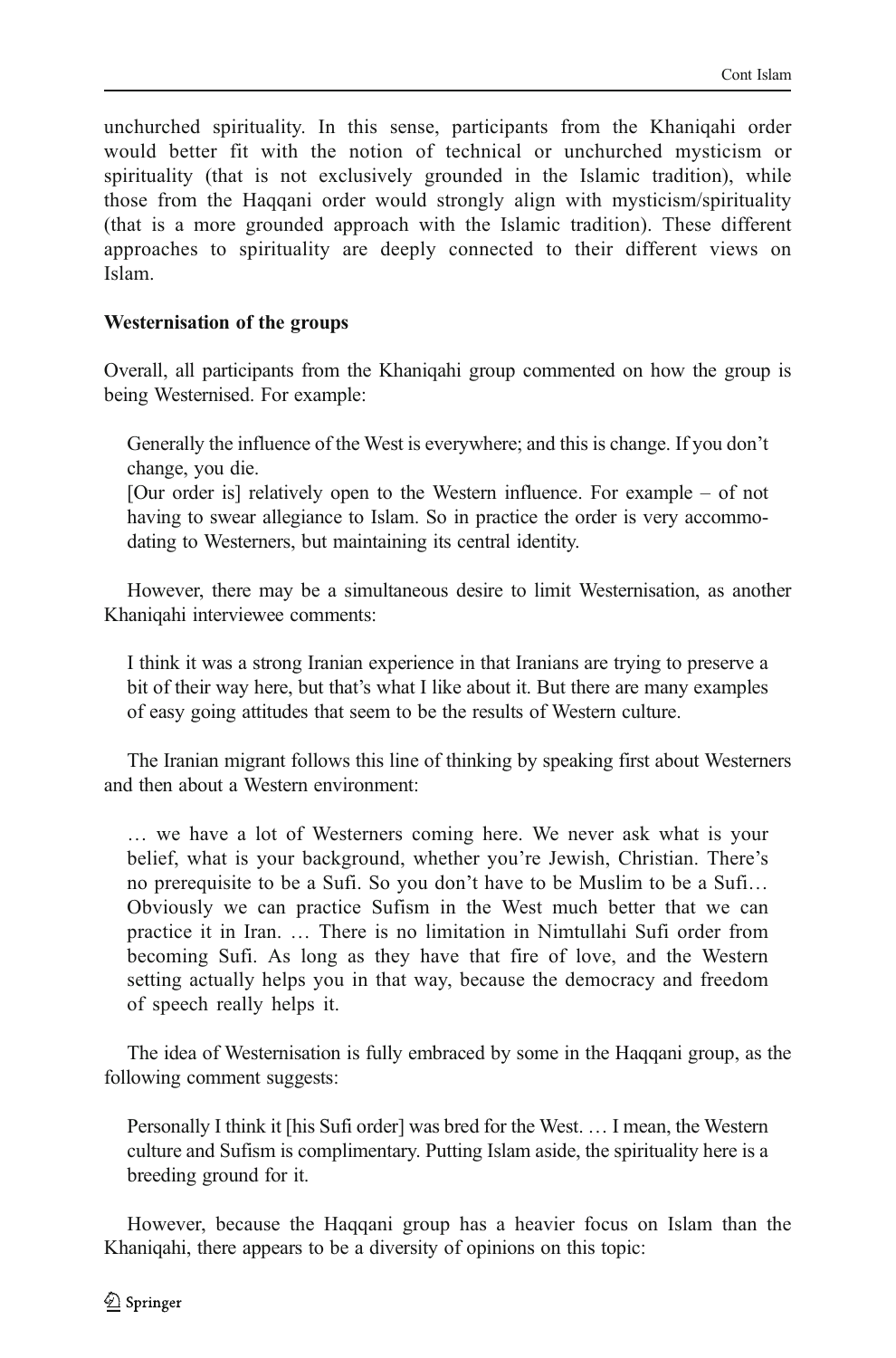The order is interested in Western seekers…I definitely believe you … have to compromise a lot in a good way. Particularly some Muslims or Sufi orders might get hung [up] about Shari'a things where this is halal or haram sort of things.

Although the development of multi-cultural and multi-faith societies in the Western world implies that the Western world is no longer exclusively synonymous with Judeo-Christianity and secularism, and has included non-Christian faiths for a long time, the post 9/11 events have created a wider gap between Muslim communities and what is perceived as Western. Although Muslim and Islam are now part of this Western world, there has been a growth of Islamophobia (e.g. Morgan and Poynting [2012](#page-17-0)) and a tension with regard to applying Shari'a in a Western setting (e.g. Possamai et al. [2015\)](#page-17-0), which creates a more difficult dialogue between Muslims and non-Muslims. In this environment and context, it is tempting to argue that the more removed a Sufi group is from the Islamic tradition, the more Westernised it will be interpreted to be. We return to the analysis of the Westernisation of these groups in the section below on consumerism.

## Consumerism

As seen above, respondents from the Khaniqahi group demonstrated a particularly positive attitude towards Western values. Our expectation was that the group would similarly be influenced by consumerism. However, this was not reflected in the words of the participants:

I think that spirituality and consumerism are at odds. But I also feel that with consumerism there's coercion, which is at odds with spirituality. I don't think that it [this order] markets [itself] in a way that promotes consumption of it.

Another respondent suggested that Sufism is perceived as the kind of path that is not easy and is therefore not compatible with a consumerist approach:

…the order does not engage in consumer culture to promote itself. There's not much propaganda in Sufism and in this order. It's really the way of the elect, really. Not everybody can become a Sufi, it is not for everybody.

In this last comment, we can see a link between the weak approach to promotion or marketing, and a feeling of authenticity of the group:

I don't think that this order puts itself out there [in consumer culture] very much. I don't think they're trying to market themselves to anyone. … I went to the Nimatullahi (Khaniqahi) I liked it, coz it was more traditional.

For the Haqqani, this situation is slightly different, as one respondent states:

[consumerism] has come up a lot of times, and I'm not really for that. But American counterparts are all for it. For me personally, it's a spiritual group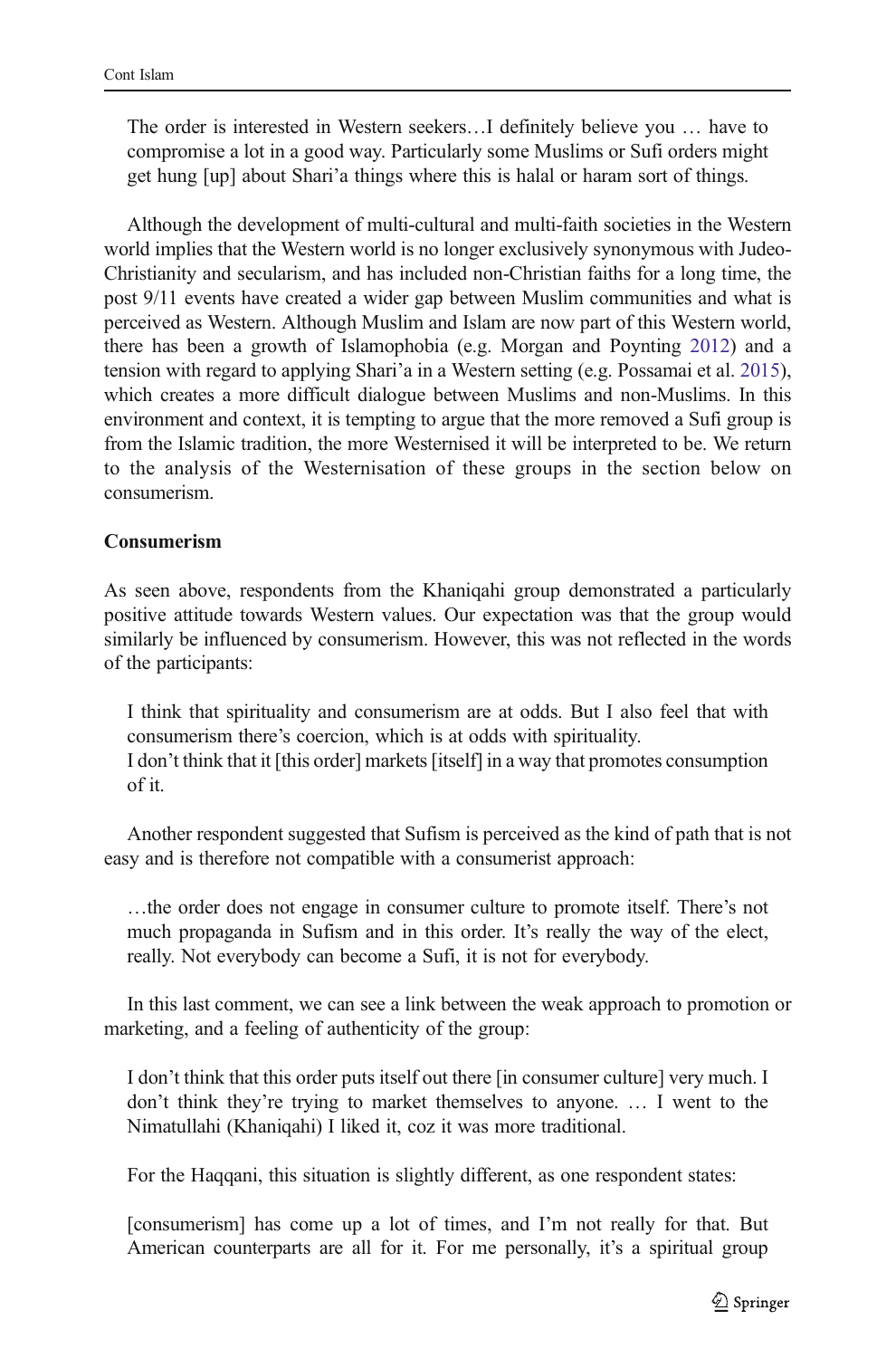and it's as simple as that and it comes out of my pocket. But they merchandise everything, books by the masters, but I'm not against it.

Another mentioned how useful it is to have access to these commodities:

There's one of the main websites based in America that does sell things like prayer beads and the like… Traditionally the order wore the Ottoman dress, turbans and baggy trousers and you can buy that online. Also books, prayer mats and all that sort of thing.

While one respondent completely dissociates Sufism from consumerism, others give a different rationale for this link:

But I don't think this is about money, but transferring knowledge. I got into Sufism via Idries Shah, and if it weren't for that book I wouldn't have known Sufism. I have a lot of Sufi books and I buy them because I love them and I want to support the authors, but it's about the knowledge. I'm happy for the money to go towards charitable ends. There might be CDs too. There is merchandise too like talismans for protection, also things like rings and women's scarves and so on.

Consumerism has been with mankind from the beginning. Rumi talks about trade, and the Prophet was a trader. You need to be ethical, but nothing wrong with being good about business. We don't shy away from making money. It's about attachment really.

Another study, by Muttaqin ([2012](#page-17-0)) in Indonesia, explores the link between Sufism and consumerism at length. Muttaqin studied Bioenergi, a centre for training, healing and business consultation in Indonesia. The centre was developed by Syaiful M Maghsri who belonged to the Naqshbandi Sufi Order in Cirebon. In his research, Muttaqin discovered how this hybrid Sufi group has engaged with commercialisation and capitalism. Although Syaiful originally wanted to bring Muslims back to their spiritual heritage via Sufism, later, the focus changed as Bioenergi became universal and began attracting a range of followers, including, for example, Buddhist monks. As Muttaqin states:

In short, Bioenergi has changed Sufi spiritual practices for 'authentic' spiritual purification of the self into a calculative spirituality for creating a 'heavenly life' on this earth. … Corporatisation of this Indonesian hybrid Sufism allows Bioenergi to make transactions based on the principles of buying and selling, not on the principles of moral obligation between spiritual teacher and students. Commercialisation has thus facilitated a shift from Islamic Sufism for piety to universalised Sufism for worldly efficacy (2012: 43).

This group is part of a larger trend in Indonesia that has seen new urban Sufi groups inspired by the global New Age Movements (Howell [2007](#page-17-0)). From our own analysis of this Australian interview data, and the two groups' Internet sites (Milani and Possamai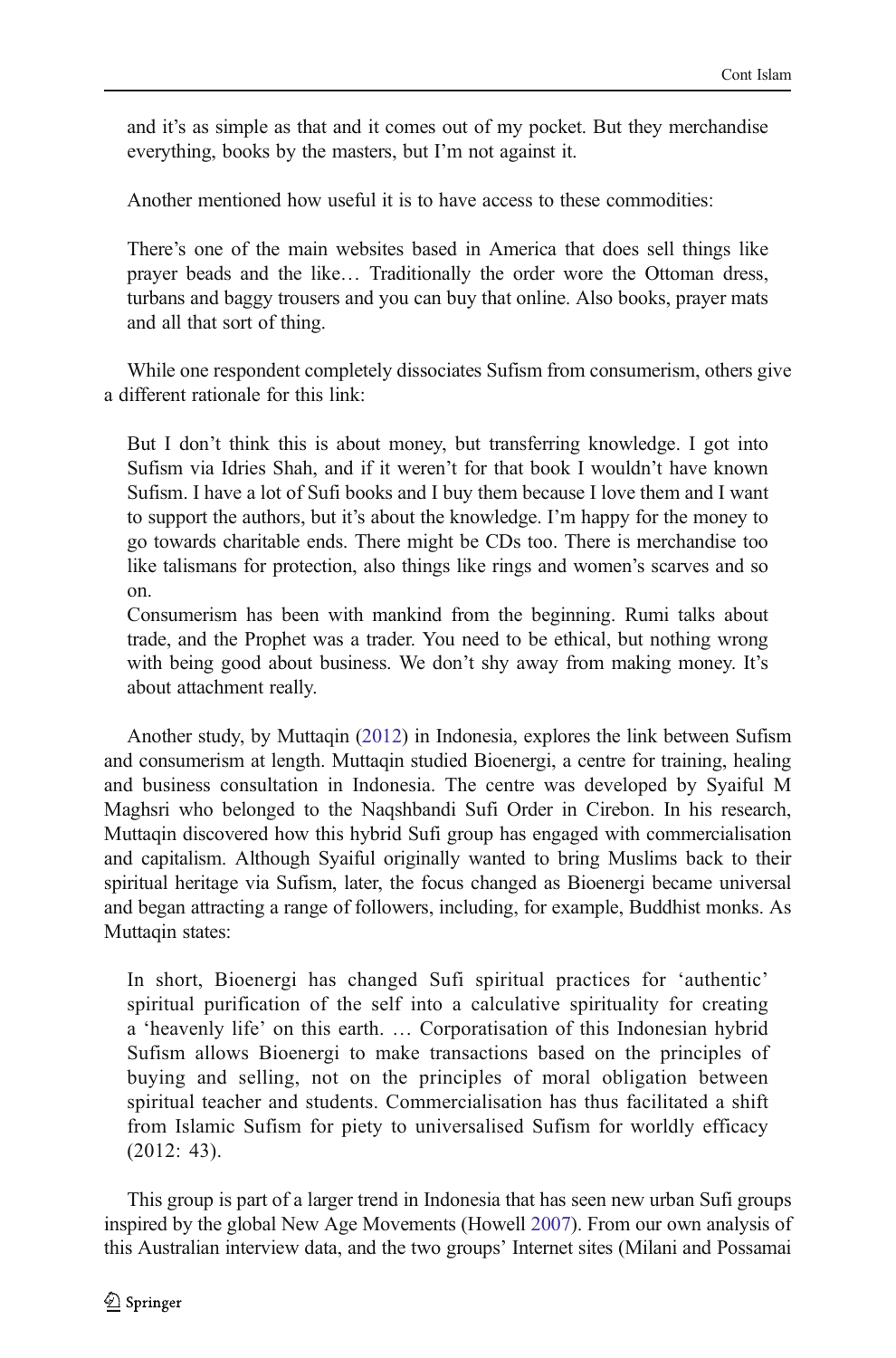<span id="page-16-0"></span>[2013\)](#page-17-0), it appears that, in the way these groups present their constructed 'authenticity', the Haqqani in Australia are less Western but more involved in consumerism than the Khaniqahi which is, paradoxically, more Western in its approach.

Coming back to our previous discussion about Sufism being understood as a third, social force, these two groups indicate the propensity of Sufism and its members to readily adopt the patterns of their host environment and thus become social agents of both Islamisation as well as indigenisation (Malik and Hinnells [2006:](#page-17-0) 25). This study may further indicate that the Muslim diaspora in late-modern Western societies may be experiencing a return to the Sufi current within the broader spectrum of Muslim thought. Sufism as an applied philosophy, even as a non-definitive practice alongside normative Islamic practices, is increasingly appealing to Muslims (e.g. the Haqqani) and non-Muslim converts (e.g. the Khaniqahi) both intellectually and sociologically. What is suggested by this article is, again, that Sufism in the West has the capacity not only to diversify Islam but also to operate in different social and public spheres.

#### **Conclusions**

This article aimed to examine the process of self-representation and localisation of Sufism in Australia. It presented the results of a preliminary study of the adaptation of the Khaniqahi (Nimatullahi) and Haqqani (Naqshbandi) Sufi orders in Australia. Its findings and analysis are based largely on material obtained from 14 semi-structured interviews with members of the groups, along with historical literature and some web research into the groups' histories and positions. It is admittedly a small-scale study with a small sample of members of two Sufi groups in Australia, the Khaniqahi and Haqqani. Nevertheless the article makes a useful contribution to the limited literature on Sufi groups in Australia.

The findings of this study may indicate that Sufi strands, in the Australian context, demonstrate aptitude for change, and the continuing evolution of Sufi thought and its direct involvement in a contemporary setting. From the evidence gathered, both these orders, despite retaining a traditional outlook, are driven by contemporary concerns that have influenced important shifts in their worldview and their approach to Islamic praxis and identity. There seems to be a clear indication of a reinvention of 'tradition' (Hobsbawm and Ranger [1983](#page-17-0)), through which both groups exhibit forms of 'hybridity' (Cox [2014\)](#page-17-0). With respect to this hybrid character, the literature and interview material suggest that both groups have accepted the Islamic faith, but in their own way (and through their own cultural and social experience), producing a version of the faith that is uniquely expressed through a worldview specific to their Sufi group.

#### References

Akbarzadeh, S. (2001). Muslim communities in Australia. Sydney: UNSW Press.

Akbarzadeh, S., & Roose, J. M. (2011). Muslims, multiculturalism and the question of the silent majority. Journal of Muslim Minority Affairs, 3, 309–325.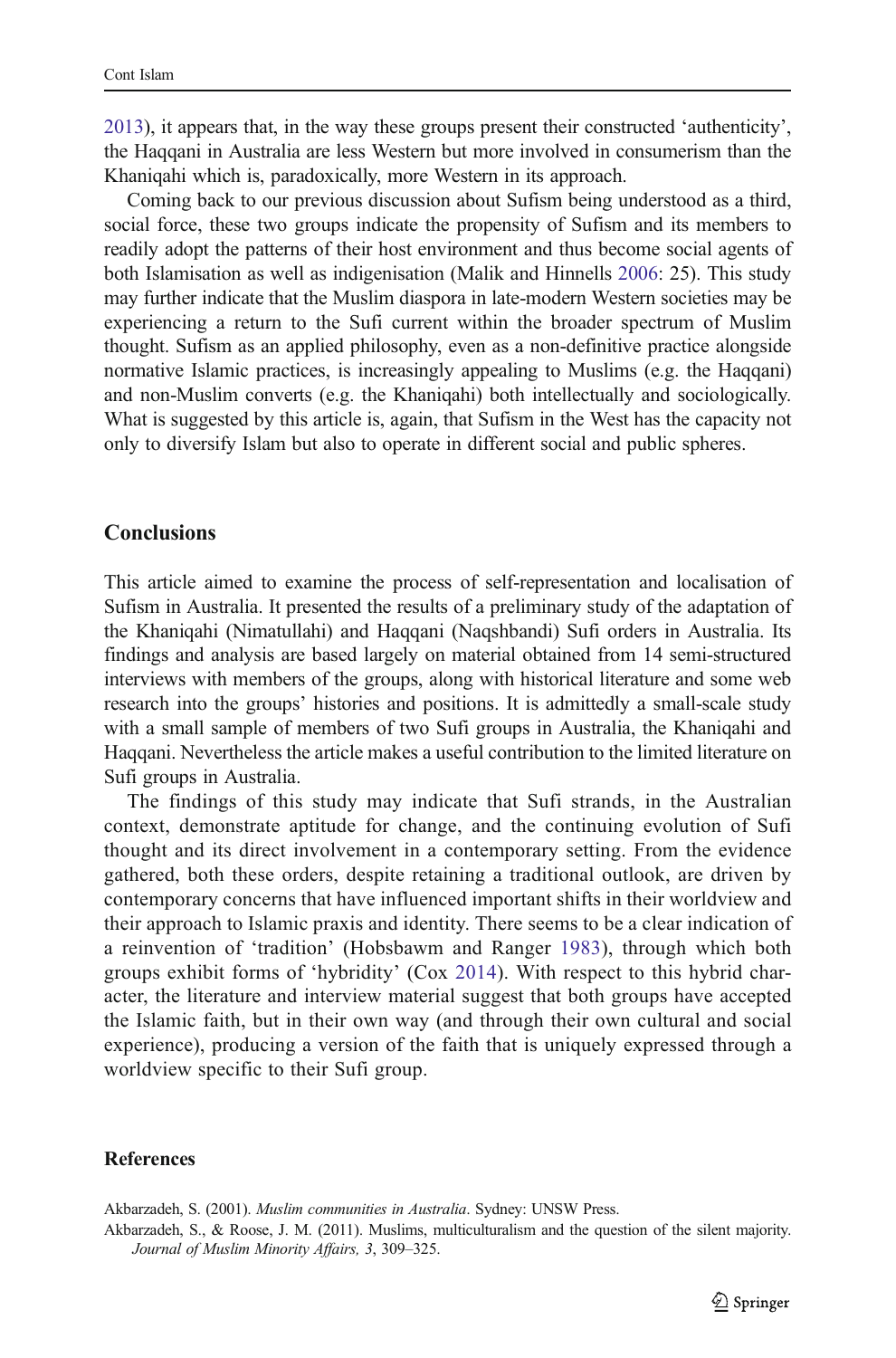- <span id="page-17-0"></span>Bendle, M. F. (2003). Global Jihad and the battle for the soul of Islam. Journal for the Academic Study of Religion, 16(2), 125–140.
- Campbell, C. (1972). The cult, the cultic milieu and secularization. A sociological yearbook of religion in Britain, 5, 119–136.
- Campbell, C. (1978). The secret religion of the educated classes. Sociology of Religion, 39(2), 146–156.

Cox, J. (2014). The invention of God in indigenous societies. Oxon: Routledge.

- Curry, J. J., & Ohlander, E. S. (2012). Sufism and society: arrangements of the mystical in the Muslim world, 1200–1800 (Routledge Sufi series, Vol. 12). Milton Park, Abingdon: Routledge.
- Damrel, D. W. (2006). Aspects of the Naqshbandi-Haqqani order in North America. In J. Malik & J. Hinnells (Eds.), Sufism in the West (pp. 115–126). New York: Routledge.
- Genn, C. A. (2007). The development of a modern Western Sufism. In M. Bruinessen & J. D. Howell (Eds.), Sufism and the 'Modern' in Islam (pp. 281–298). New York: IB Tauris.
- Genn, C. A. (2013). What's in a name? Changes and challenges in one hundred years of Inayat Khan's (Inayati) Universal Sufism. Journal for the Academic Study of Religion, 26(1), 7–28.
- Hamberg, E. (2009). Unchurched spirituality. In P. B. Clarke (Ed.), The Oxford handbook of the sociology of religion (pp. 742–757). Oxford: Oxford University Press.
- Hammer, J. (2006). The soul of Islam: writing and publishing as engaged Sufism. Journal for Islamic Studies, 26(1), 36–70.
- Hermansen, M. K. (2000). Hybrid identity formations in Muslim America: the case of American Sufi movements. Muslim World, 90(1&2), 158–197.
- Hermansen, M. K. (2007). The academic study of Sufism at American universities. American Journal of Islamic Social Sciences, 24(3), 23–45.
- Hobsbawm, E. J., & Ranger, T. (1983). *The invention of tradition*. Cambridge: Cambridge University Press.
- Howell, J. (2014). Revitalised sufism and the new piety movements in Islamic Southeast Asia. In B. Turner (ed.), Routledge handbook of religions in Asia (pp. 276-292). London: Routledge.
- Howell, J. D. (2007). Modernity and Islamic spirituality in Indonesia's new Sufi networks. In M. Bruinessen & J. D. Howell (Eds.), Sufism and the 'Modern' in Islam (pp. 217–240). New York: IB Tauris.

Keating, R. (2002a). Francis Brabazon—Poet of the Silent Word—a modern Hafiz. Sydney: World Axis Press.

- Keating, R. (2002b). The perfect master or axis of the universe in the writing of Francis Brabazon. In C. Rayment & M. Levon Byrne (Eds.), Seeking the centre: 2001 Australian international religion, literature and the arts conference proceedings (pp. 318–329). Sydney: RLA Press.
- Lewisohn, L. (1998). An introduction to the history of modern Persian Sufism, part I: the Nimatullahi order: persecution, revival and schism. Bulletin of the School of Oriental and African Studies, University of London, 61, 437–464.
- Lewisohn, L. (2006). Persian Sufism in the contemporary West: reflections on the Nimatullahi diaspora. In J. Malik & J. R. Hinnells (Eds.), Sufism in the West (pp. 49–70). London: Routledge.
- Malik, J., & Hinnells, J. R. (Eds.). (2006). Sufism in the West. London: Routledge.
- Manço, U. (2010). Corporéités, ascétismes et sécularisation dans le discours de la confrérie Naqshbandi turque contemporaine. Social Compass, 57(4), 479–492.
- Milani, M. (2013). Sufism in the secret history of Persia (Gnostica: texts and interpretations). Durham: Acumen.
- Milani, M., & Possamai, A. (2013). The Nimatullahiya and Naqshbandiya Sufi orders on the internet: the cyber-construction of tradition and the McDonaldisation of spirituality. Journal for the Academic Study of Religion, 26(1), 29–50.
- Morgan, G., & Poynting, S. (Eds.). (2012). Global Islamophobia. Muslims and moral panic in the West. Aldershot: Ashgate.
- Muttaqin, A. (2012). From piety to efficacy: hybrid Sufism in a secular landscape. RIMA: Review of Indonesian and Malaysian Affairs, 46(2), 25.
- Nimatullahi Sufi Order (2011-2014a). Our order: find a centre. [http://www.nimatullahi.org/our-order/find-a](http://www.nimatullahi.org/our-order/find-a-center/)[center/](http://www.nimatullahi.org/our-order/find-a-center/) Accessed 25 July 2013.
- Nimatullahi Sufi Order (2011-2014b). Our order: history. [http://www.nimatullahi.org/our-order/history/dr](http://www.nimatullahi.org/our-order/history/dr-javad-nurbakhsh.php)[javad-nurbakhsh.php](http://www.nimatullahi.org/our-order/history/dr-javad-nurbakhsh.php) Accessed 18 September 2014.
- Possamai, A. (2005). In search of new spiritualities. Aldershot: Ashgate.
- Possamai, A. (2014). Popular and lived religions Sociopedia. Sage.
- Possamai, A., Richardson, J., & Turner, B. (Eds.). (2015). The sociology of Shari'a: case studies from around the world. Dordrecht: Springer.
- Saeed, A. (2003). Islam in Australia. New South Wales: Allen and Unwin.
- Stenhouse, P. (2007). Islam's trojan horse? Turkish nationalism and the Nakshibendi Sufi order. Quadrant, 51(12), 11.